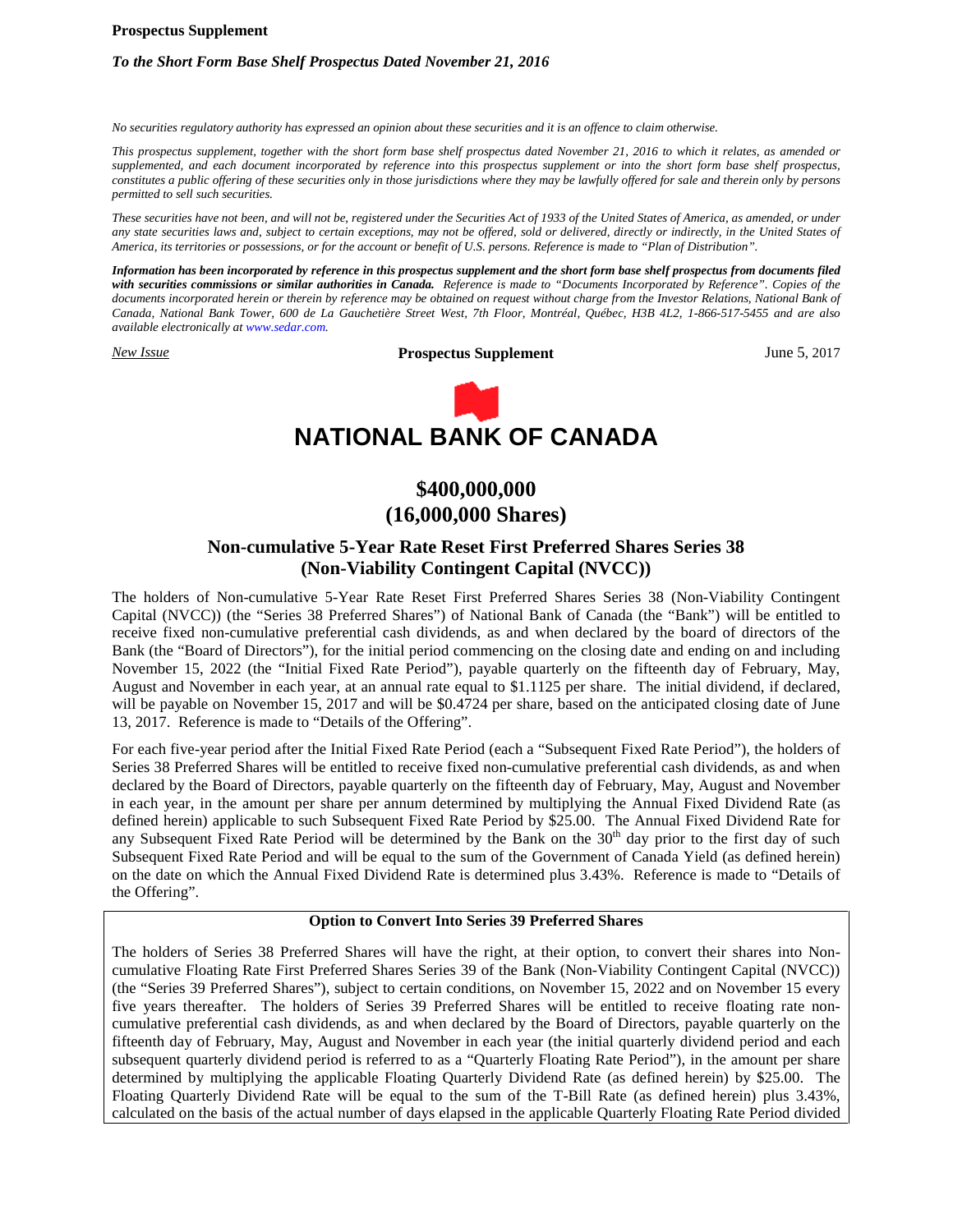by 365, determined on the 30<sup>th</sup> day prior to the first day of the applicable Quarterly Floating Rate Period. Reference is made to "Details of the Offering".

Subject to the provisions of the *Bank Act* (Canada) (the "Bank Act") and to the prior consent of the Superintendent of Financial Institutions Canada (the "Superintendent") and to the provisions described below under "Details of the Offering – Provisions Common to the Series 38 Preferred Shares and the Series 39 Preferred Shares - Restrictions on Dividends and Retirement of Shares", on November 15, 2022 and on November 15, every five years thereafter, the Bank may redeem all or any part of the then outstanding Series 38 Preferred Shares, at the Bank's option without the consent of the holder, by the payment of an amount in cash for each such share so redeemed of \$25.00 together with all declared and unpaid dividends to the date fixed for redemption. Reference is made to "Details of the Offering".

The Series 38 Preferred Shares and the Series 39 Preferred Shares do not have a fixed maturity date and are not redeemable at the option of the holders of Series 38 Preferred Shares or Series 39 Preferred Shares. Reference is made to "Risk Factors".

Effective January 1, 2013 in accordance with capital adequacy requirements adopted by the Office of the Superintendent of Financial Institutions Canada ("OSFI"), non-common capital instruments issued after January 1, 2013, including subordinated debt securities or first preferred shares, must include terms providing for the full and permanent conversion of such securities into common shares upon the occurrence of certain trigger events relating to financial viability (the "Non-Viable Capital Contingency Provisions") in order to qualify as regulatory capital. The terms of the Series 38 Preferred Shares and the Series 39 Preferred Shares provide that such shares will automatically and immediately be converted, on a full and permanent basis, into a specified number of common shares of the Bank (the "Common Shares") upon the occurrence of a Trigger Event (as defined herein). Reference is made to "Details of the Offering".

The Bank has applied to list the Series 38 Preferred Shares, the Series 39 Preferred Shares and the Common Shares into which such shares may be converted upon the occurrence of a Trigger Event on the Toronto Stock Exchange (the "TSX"). Listing will be subject to the Bank fulfilling all of the requirements of the TSX.

## **Price: \$25.00 per share to yield initially 4.45% per annum**

National Bank Financial Inc., CIBC World Markets Inc., BMO Nesbitt Burns Inc., RBC Dominion Securities Inc., Scotia Capital Inc., TD Securities Inc., Brookfield Financial Securities L.P., Canaccord Genuity Corp., Desjardins Securities Inc., GMP Securities L.P., Industrial Alliance Securities Inc., Laurentian Bank Securities Inc., Manulife Securities Incorporated and Raymond James Ltd. (collectively, the "Underwriters"), as principals, conditionally offer the Series 38 Preferred Shares, subject to prior sale, if, as and when issued by the Bank and accepted by the Underwriters in accordance with the conditions contained in the Underwriting Agreement referred to under "Plan of Distribution" and subject to the approval of certain legal matters on behalf of the Bank by McCarthy Tétrault LLP and on behalf of the Underwriters by Torys LLP.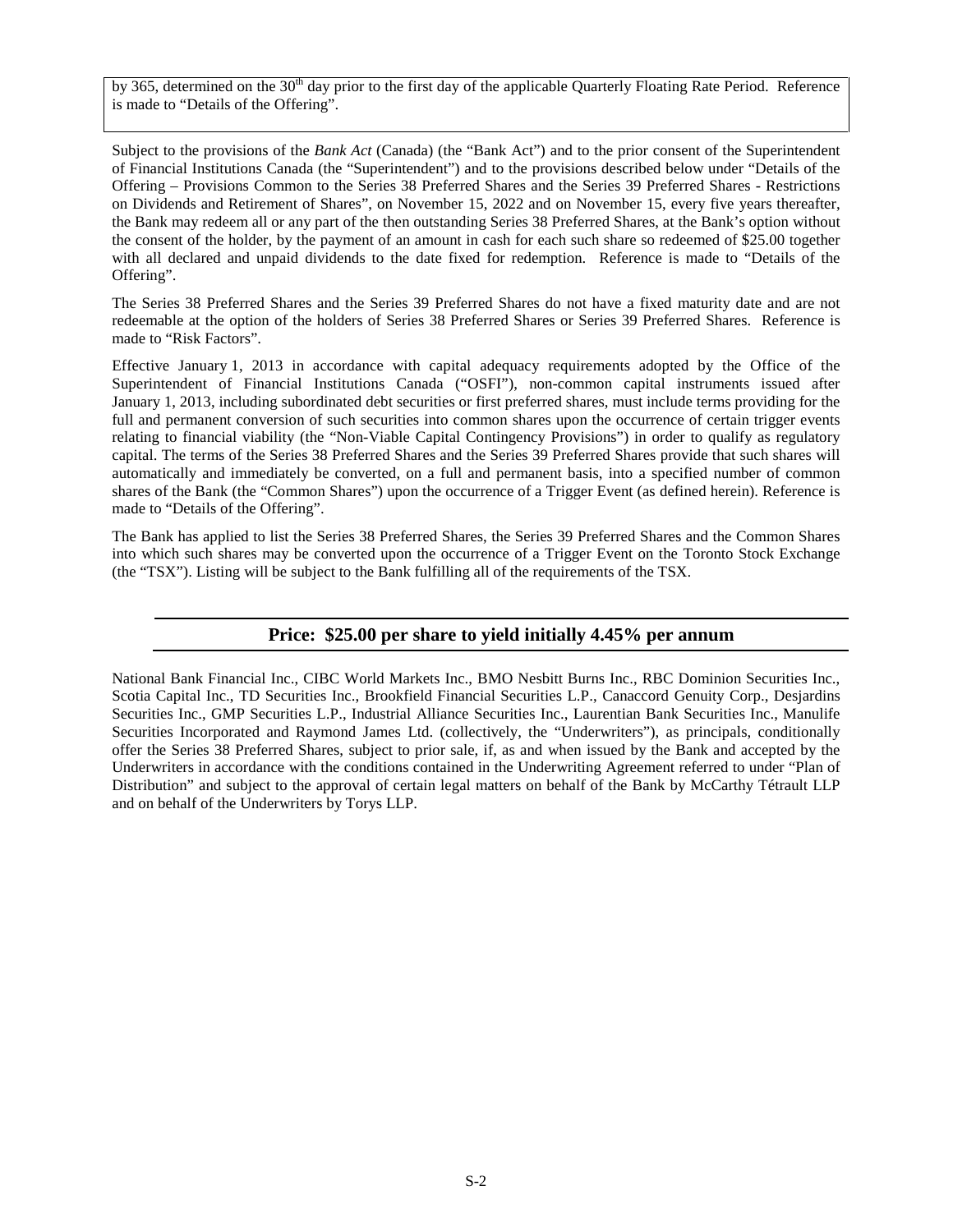**National Bank Financial Inc., one of the Underwriters, is a wholly-owned subsidiary of the Bank. Therefore, the Bank is a related and connected issuer of National Bank Financial Inc. under applicable securities legislation. Reference is made to "Plan of Distribution".**

|       | Price to the<br>Public | Underwriters'<br>$\mathrm{Fee}^{(1)}$ | Net Proceeds<br>to the Bank $^{(2)}$ |
|-------|------------------------|---------------------------------------|--------------------------------------|
|       | \$25.00                | \$0.75                                | \$24.25                              |
| Total | \$400,000,000          | \$12,000,000                          | \$388,000,000                        |

(1) The underwriting fee is \$0.25 for each share sold to certain institutions and \$0.75 per share for all other shares sold. The amounts represent the underwriting fee assuming no shares are sold to such institutions.

(2) Before deduction of expenses of the issue estimated at \$350,000, which, together with the Underwriters' fee, are payable by the Bank.

\_\_\_\_\_\_\_\_\_\_\_\_\_\_\_\_\_\_\_\_\_\_\_

In connection with this offering, the Underwriters may over-allot or effect transactions which stabilize or maintain the market price of the Series 38 Preferred Shares in accordance with applicable market stabilization rules. Such transactions, if commenced, may be discontinued at any time.

## **The Underwriters may decrease the price at which the Series 38 Preferred Shares are distributed from the initial offering price of \$25.00.** Reference is made to "Plan of Distribution".

Subscriptions will be received by the Underwriters subject to rejection or allotment in whole or in part and the right is reserved to close the subscription books at any time without notice. It is expected that closing will take place on June 13, 2017 or such later date as may be agreed upon by the Bank and the Underwriters, but in any event not later than July 10, 2017. A "book-entry only" certificate representing the Series 38 Preferred Shares distributed hereunder will be issued in registered form to CDS Clearing and Depository Services Inc. ("CDS"), or its nominee, and will be deposited with CDS or such other person as CDS may appoint as "Custodian" (as such term is defined in the underwriting agreement referred to under "Plan of Distribution") on closing of this offering. A purchaser of Series 38 Preferred Shares will receive only a customer confirmation from the registered dealer who is a CDS participant and from or through whom the Series 38 Preferred Shares are purchased. See "Book-Entry Only Securities" in the accompanying short form base shelf prospectus dated November 21, 2016 (the "Accompanying Prospectus").

The Bank's head and registered office is located at the National Bank Tower, 600 de La Gauchetière Street West, 4 th Floor, Montréal, Québec, H3B 4L2.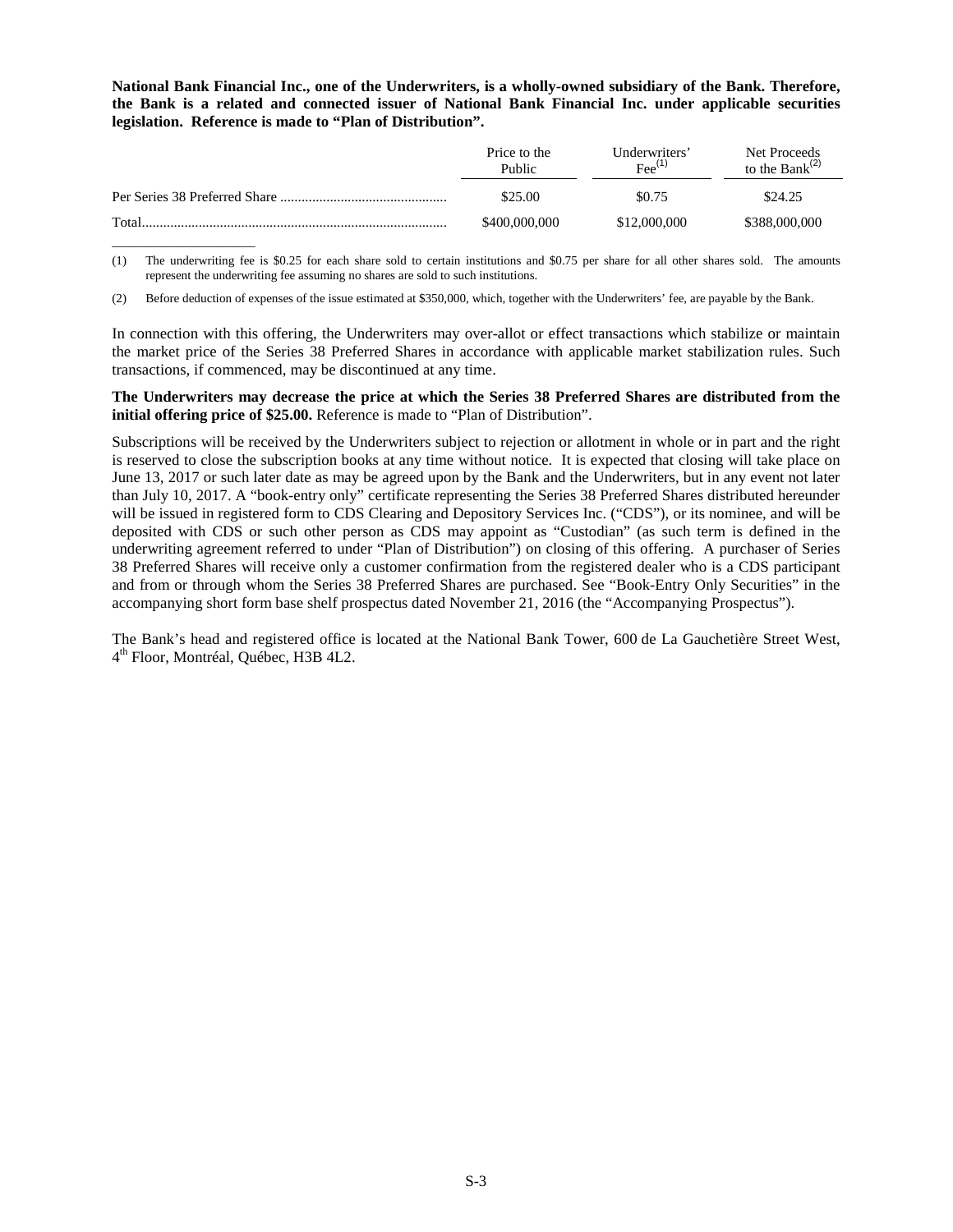#### **Table of Contents**

**Prospectus Supplement Page**

| 1 гозресниз эприсшени |  |
|-----------------------|--|
|                       |  |
|                       |  |
|                       |  |
|                       |  |
|                       |  |
|                       |  |
|                       |  |
|                       |  |
|                       |  |
|                       |  |
|                       |  |
|                       |  |
|                       |  |
|                       |  |
|                       |  |
|                       |  |
|                       |  |
|                       |  |
|                       |  |

## <span id="page-3-0"></span>**About this Prospectus Supplement**

This document consists of two parts, the first part is this prospectus supplement (the "Prospectus Supplement"), which describes the specific terms of this offering. The second part, the Accompanying Prospectus, gives more general information, some of which may not apply to this offering. If information in this Prospectus Supplement is inconsistent with the Accompanying Prospectus, investors should rely on the information in this Prospectus Supplement. This Prospectus Supplement, the Accompanying Prospectus and the documents incorporated by reference into each of them include important information about the Bank, the First Preferred Shares of the Bank being offered and other information investors should know before investing in the Series 38 Preferred Shares and Series 39 Preferred Shares.

## <span id="page-3-1"></span>**Caution Regarding Forward-Looking Statements**

From time to time, the Bank makes written and oral forward-looking statements. Statements of this type are included in this Prospectus Supplement and the Accompanying Prospectus, including those documents incorporated by reference, such as those statements contained in the management's discussion and analysis as contained in the Bank's Annual Report for the year ended October 31, 2016 (the "2016 Annual Report"), in the management's discussion and analysis for the three and six-month period ended April 30, 2017 (the "Q2 2017 MD&A") and in the "Major Economic Trends" and the "Outlook for National Bank" sections of the management's discussion and analysis included in the 2016 Annual Report, in other filings with Canadian securities regulators, and in other communications, for the purpose of describing the economic environment in which the Bank will operate during fiscal 2017 and the objectives it hopes to achieve for that period. These forward-looking statements are made in accordance with current securities legislation in Canada and the United States. They include, among others, statements with respect to the economy—particularly the Canadian and U.S. economies—market changes, observations regarding the Bank's objectives and its strategies for achieving them, Bank-projected financial returns, and certain risks faced by the Bank. These forward-looking statements are typically identified by future or conditional verbs or words such as "outlook", "believe", "anticipate", "estimate", "project," "expect," "intend," "plan," and similar terms and expressions.

By their very nature, such forward-looking statements require assumptions to be made and involve inherent risks and uncertainties, both general and specific. Assumptions about the performance of the Canadian and U.S. economies in 2017 and how that will affect the Bank's business are among the main factors considered in setting the Bank's strategic priorities and objectives and in determining its financial targets, including provisions for credit losses. In determining its expectations for economic growth, both broadly and in the financial services sector in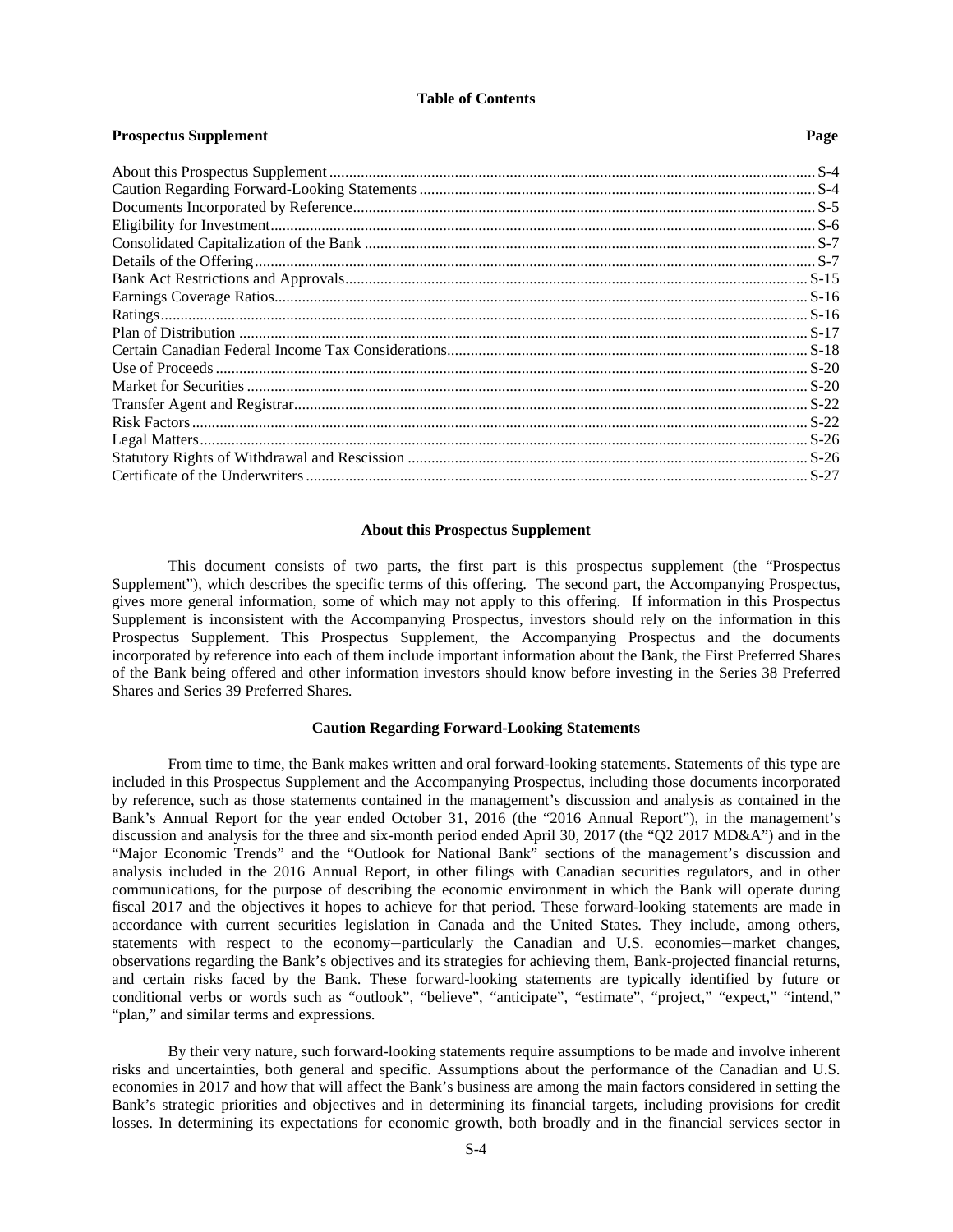particular, the Bank primarily considers historical economic data provided by the Canadian and U.S. governments and their agencies.

There is a strong possibility that express or implied projections contained in these forward-looking statements will not materialize or will not be accurate. The Bank recommends that readers not place undue reliance on these statements, as a number of factors, many of which are beyond the Bank's control, could cause actual future results, conditions, actions or events to differ significantly from the targets, expectations, estimates or intentions expressed in the forward-looking statements. These factors include credit risk, market risk, liquidity and funding risk, operational risk, regulatory compliance risk, reputation risk, strategic risk and environmental risk (all of which are described in more detail in the "Risk Management" section beginning on page 48 of the 2016 Annual Report and on page 26 of the Q2 2017 MD&A), general economic environment and financial market conditions in Canada, the United States and certain other countries in which the Bank conducts business, including regulatory changes affecting the Bank's business, capital and liquidity; changes in the accounting policies the Bank uses to report its financial condition, including uncertainties associated with assumptions and critical accounting estimates; tax laws in the countries in which the Bank operates, primarily Canada and the United States (including the *U.S. Foreign Account Tax Compliance Act* (FATCA)); changes to capital and liquidity guidelines and to the manner in which they are to be presented and interpreted; changes to the credit ratings assigned to the Bank, and potential disruptions to the Bank's information technology systems, including evolving cyber attack risk.

The foregoing list of risk factors is not exhaustive. Additional information about these factors can be found in the "Risk Management" section of the 2016 Annual Report and the Q2 2017 MD&A. Investors and others who rely on the Bank's forward-looking statements should carefully consider the above factors as well as the uncertainties they represent and the risk they entail. Except as required by law, the Bank does not undertake to update any forward-looking statements, whether written or oral, that may be made from time to time, by it or on its behalf.

The forward-looking information contained in this document is presented for the purpose of interpreting the information contained herein and may not be appropriate for other purposes.

#### <span id="page-4-0"></span>**Documents Incorporated by Reference**

This Prospectus Supplement is deemed to be incorporated by reference into the Accompanying Prospectus of the Bank solely for the purpose of the Series 38 Preferred Shares offered hereunder. Other documents are also incorporated or deemed to be incorporated by reference into the Accompanying Prospectus and reference should be made to the Accompanying Prospectus for full particulars.

The following documents have been filed with the securities regulatory authorities in each province of Canada and are specifically incorporated by reference into, and form an integral part of, this Prospectus Supplement:

- (a) the Bank's Annual Information Form dated December 1, 2016;
- (b) the unaudited interim condensed consolidated financial statements for the three and six-month period ended April 30, 2017, which include comparative unaudited interim condensed consolidated financial statements for the three and six-month period ended April 30, 2016, together with the management's discussion and analysis as contained in the Bank's report to shareholders for the second quarter 2017;
- (c) the audited annual consolidated financial statements for the year ended October 31, 2016, which include comparative audited annual consolidated financial statements for the year ended October 31, 2015, together with the management's discussion and analysis as contained in the Bank's 2016 Annual Report;
- (d) the Independent Auditor's Report issued to the shareholders of the Bank on the audited annual consolidated financial statements as at October 31, 2016 and 2015 and for the years then ended;
- (e) the Bank's management proxy circular dated February 24, 2017 in connection with the Bank's annual meeting of shareholders held on April 21, 2017; and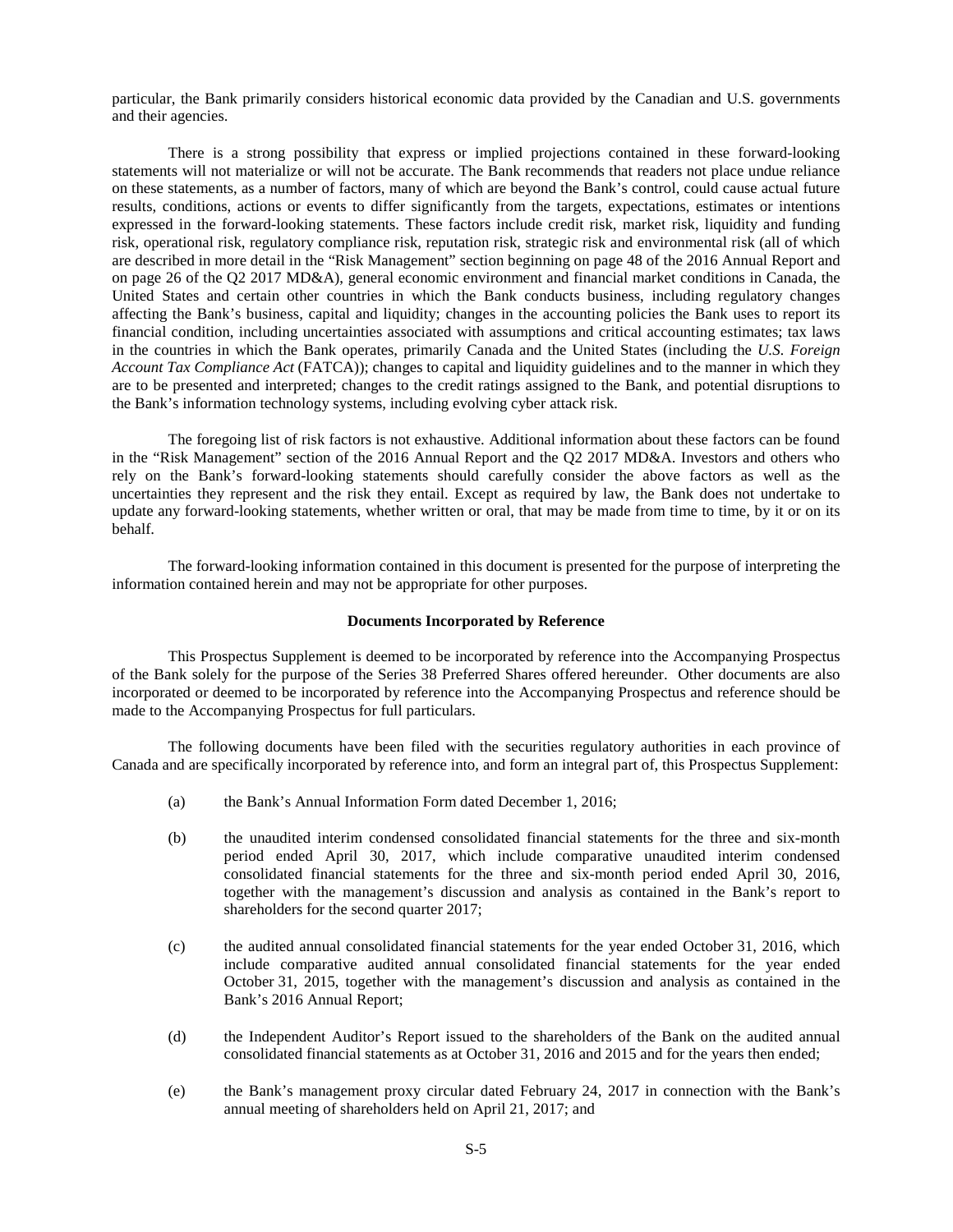(f) the template version (as defined in National Instrument 41-101 – General Prospectus Requirements ("NI 41-101")) of the term sheet dated June 1, 2017 (the "Term Sheet") regarding the offering of the Series 38 Preferred Shares.

Any documents of the type described in Section 11.1 of Form 44-101F1 – *Short Form Prospectus* filed by the Bank and any template version of marketing materials (as defined in NI 41-101) filed by the Bank with the securities commissions or similar authorities in Canada after the date of this Prospectus Supplement and prior to the termination of the offering contemplated hereby shall be deemed to be incorporated by reference in this Prospectus Supplement.

Any marketing materials, including the Term Sheet, are not part of this Prospectus Supplement to the extent that the contents thereof have been modified or superseded by a statement contained in this Prospectus Supplement or an amendment to this Prospectus Supplement.

The Term Sheet reflected an offering amount of \$300,000,000 (12,000,000 Series 38 Preferred Shares) and an option granted by the Bank to the Underwriters to purchase up to an additional 4,000,000 additional Series 38 Preferred Shares at the offering price at any time up to two business days prior to closing. The Underwriters exercised this option in full on June 1, 2017.

**Any statement contained in a document incorporated or deemed to be incorporated by reference in this Prospectus Supplement or the Accompanying Prospectus or contemplated in this Prospectus Supplement or the Accompanying Prospectus will be deemed to be modified or superseded for the purposes of this Prospectus Supplement to the extent that a statement contained herein or in any other subsequently filed document which also is or is deemed to be incorporated by reference herein modifies or supersedes such statement. The modifying or superseding statement need not state that it has modified or superseded a prior statement or include any other information set forth in the document that it modifies or supersedes. The making of a modifying or superseding statement will not to be deemed an admission for any purpose that the modified or superseded statement, when made, constituted a misrepresentation, an untrue statement of a material fact or an omission to state a material fact that is required to be stated or that is necessary to make a statement not misleading in light of the circumstances in which it was made. Any statement so modified or superseded will not be deemed, except as so modified or superseded, to constitute a part of this Prospectus Supplement.**

## <span id="page-5-0"></span>**Eligibility for Investment**

In the opinion of McCarthy Tétrault LLP, counsel to the Bank, and Torys LLP, counsel to the Underwriters, based on the current provisions of the *Income Tax Act* (Canada) (the "Tax Act") and the regulations thereunder, the Series 38 Preferred Shares, if issued on the date of this Prospectus Supplement, would be, on such date, qualified investments under the Tax Act and the regulations thereunder for a trust governed by a registered retirement savings plan ("RRSP"), a registered retirement income fund ("RRIF"), a registered education savings plan ("RESP"), a deferred profit sharing plan, a registered disability savings plan ("RDSP") or a tax-free savings account ("TFSA").

Notwithstanding that the Series 38 Preferred Shares may be qualified investments for a trust governed by an RRSP, RRIF or TFSA, the annuitant under an RRSP or RRIF or the holder of a TFSA will be subject to a penalty tax with respect to the Series 38 Preferred Shares if the Series 38 Preferred Shares are a "prohibited investment" for the RRSP, RRIF or TFSA, as the case may be. The Series 38 Preferred Shares will generally not be a "prohibited investment" provided the annuitant or the holder, as the case may be: (i) deals at arm's length with the Bank for purposes of the Tax Act; and (ii) does not have a "significant interest" (as defined in the Tax Act) in the Bank. In addition, the Series 38 Preferred Shares will generally not be a "prohibited investment" if they are "excluded property" (as defined in subsection 207.01(1) of the Tax Act) for an RRSP, RRIF or TFSA. Pursuant to Proposals (as defined below) released on March 22, 2017, the rules in respect of "prohibited investments" are also proposed to apply to (i) RDSPs and the holders thereof and (ii) RESPs and the subscribers thereof. Holders of a TFSA or a RDSP, annuitants under an RRSP or RRIF and subscribers of an RESP should consult their own tax advisors regarding whether the Series 38 Preferred Shares will be prohibited investments in their particular circumstances.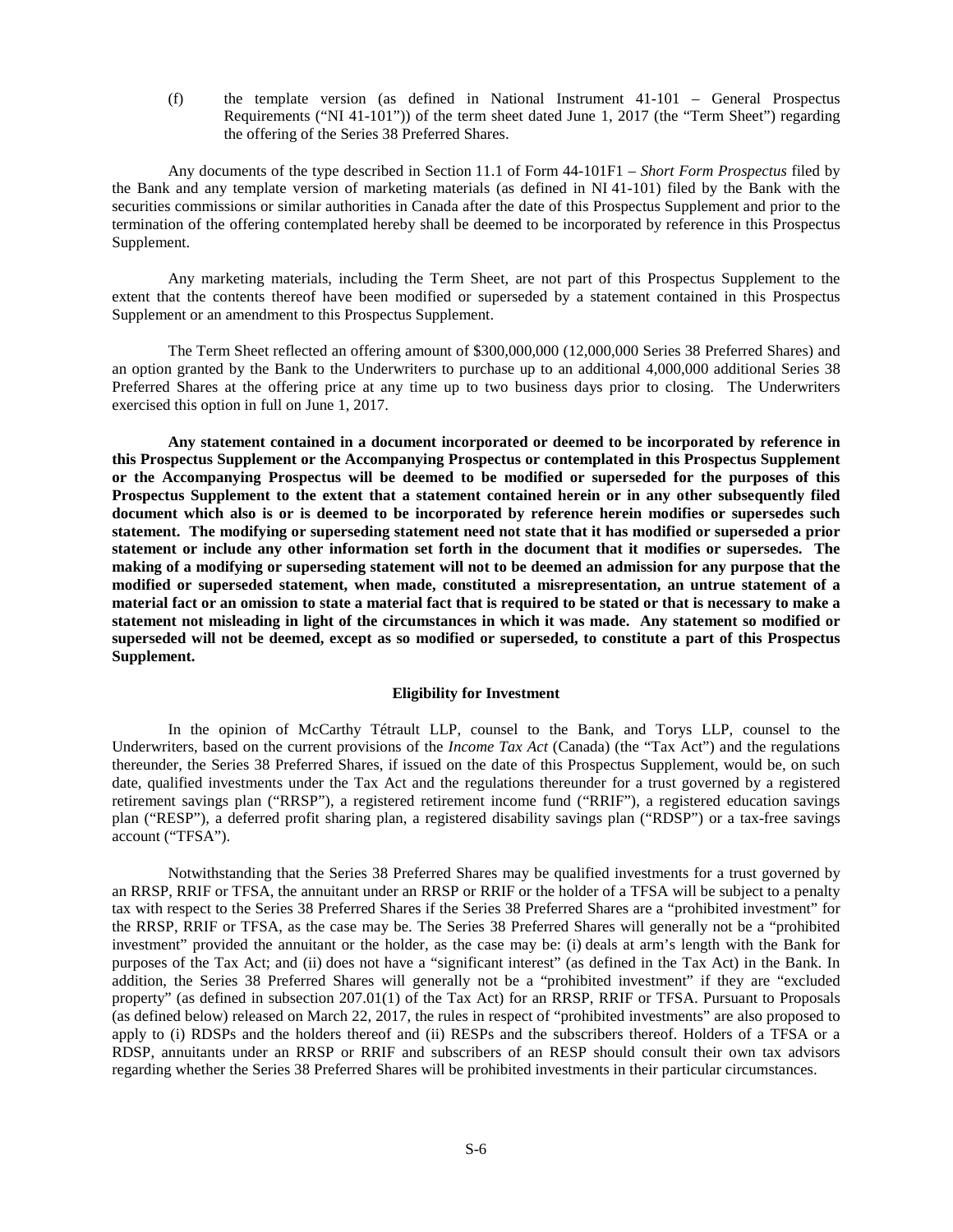#### <span id="page-6-0"></span>**Consolidated Capitalization of the Bank**

The following table sets forth the consolidated capitalization of the Bank as at April 30, 2017, before and after giving effect to the sale by the Bank of the Series 38 Preferred Shares. This table should be read in conjunction with the Bank's unaudited interim condensed consolidated financial statements for the three and six-month period ended April 30, 2017 and the Bank's Q2 2017 MD&A:

|                                               | As at April 30, 2017<br>(\$ millions) | As adjusted as at<br>April 30, 2017 <sup>(1)</sup><br>$($$ millions) |
|-----------------------------------------------|---------------------------------------|----------------------------------------------------------------------|
|                                               | 10                                    | 10                                                                   |
|                                               | 769                                   | 769                                                                  |
|                                               |                                       |                                                                      |
|                                               | 1,650                                 | 2.050                                                                |
|                                               | 2.793                                 | 2.793                                                                |
|                                               | 57                                    | 57                                                                   |
|                                               | 7.164                                 | 7.152                                                                |
| Accumulated other comprehensive income (loss) | 221                                   | 221                                                                  |
|                                               | 11,885                                | 12,273                                                               |
| <b>Total Capitalization</b>                   | 12.664                                | 13,052                                                               |

Notes:

 $\overline{\phantom{a}}$  , where  $\overline{\phantom{a}}$  , where  $\overline{\phantom{a}}$ 

(1) Giving effect to the receipt of anticipated gross proceeds from the sale of the Series 38 Preferred Shares, which increased preferred share capital by \$400 million and reduced retained earnings by \$12 million.

#### <span id="page-6-1"></span>**Details of the Offering**

### **Description of First Preferred Shares as a Class**

The First Preferred Shares of each series rank *pari passu* with the First Preferred Shares of every other series and outstanding First Preferred Shares (including any First Preferred Shares issued hereunder if a trigger event has not occurred as contemplated under the specific Non-Viable Capital Contingency Provisions applicable to such First Preferred Shares) are entitled to preference over the second preferred shares and Common Shares of the Bank and over any other shares ranking junior to the First Preferred Shares with respect to the payment of dividends and in the distribution of property in the event of the Bank's liquidation, dissolution or winding-up.

The Series 38 Preferred Shares and the Series 39 Preferred Shares will each be issued as a series of First Preferred Shares of the Bank. Reference is made to the description of the First Preferred Shares of the Bank as a class under the heading "Description of First Preferred Shares" in the Accompanying Prospectus.

The authorized First Preferred Share capital of the Bank consists of an unlimited number of First Preferred Shares without nominal or par value, issuable for a maximum aggregate consideration of \$5 billion or the equivalent thereof in foreign currencies.

#### **Certain Provisions of the Series 38 Preferred Shares as a Series**

#### *Definition of Terms*

The following definitions are relevant to the Series 38 Preferred Shares.

"**Annual Fixed Dividend Rate**" means, for any Subsequent Fixed Rate Period, the rate (expressed as a percentage rate rounded down to the nearest one hundred-thousandth of one percent (with 0.000005% being rounded up)) equal to the sum of the Government of Canada Yield on the applicable Fixed Rate Calculation Date plus 3.43%.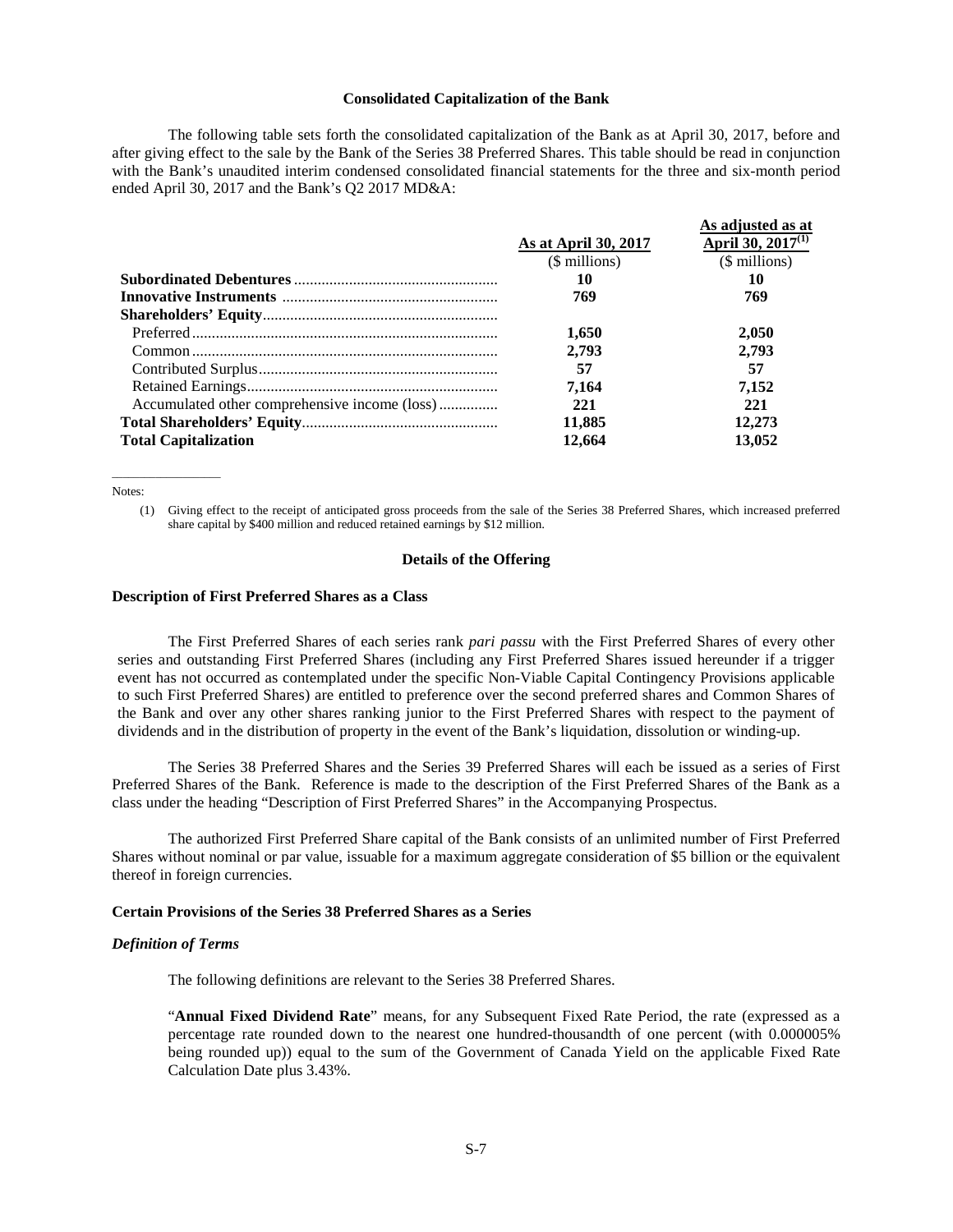"**Bloomberg Screen GCAN5YR Page**" means the display designated as page "GCAN5YR<INDEX>" on the Bloomberg Financial L.P. service (or such other page as may replace the GCAN5YR page on that service) for purposes of displaying Government of Canada Bond yields.

"**Fixed Rate Calculation Date**" means, for any Subsequent Fixed Rate Period, the 30<sup>th</sup> day prior to the first day of such Subsequent Fixed Rate Period.

"**Government of Canada Yield**" on any date means the yield to maturity on such date (assuming semiannual compounding) of a Canadian dollar denominated non-callable Government of Canada bond with a term to maturity of five years as quoted as of 10:00 a.m. (Toronto time) on such date and which appears on the Bloomberg Screen GCAN5YR Page on such date; provided that, if such rate does not appear on the Bloomberg Screen GCAN5YR Page on such date, the Government of Canada Yield will mean the average of the yields determined by two registered Canadian investment dealers, other than National Bank Financial Inc., selected by the Bank, as being the yield to maturity on such date (assuming semi-annual compounding) which a Canadian dollar denominated non-callable Government of Canada bond would carry if issued in Canadian dollars at 100% of its principal amount on such date with a term to maturity of five years.

"**Initial Fixed Rate Period**" means the period commencing on the closing date and ending on and including November 15, 2022.

"**Subsequent Fixed Rate Period**" means for the initial Subsequent Fixed Rate Period, the period commencing November 16, 2022 and ending on and including November 15, 2027, and for each succeeding Subsequent Fixed Rate Period, the period commencing on the day immediately following the end of the immediately preceding Subsequent Fixed Rate Period and ending on and including November 15 in the fifth year thereafter.

## *Issue Price*

The Series 38 Preferred Shares will have an issue price of \$25.00 per share.

## *Dividends*

During the Initial Fixed Rate Period, the holders of the Series 38 Preferred Shares will be entitled to receive fixed quarterly non-cumulative preferential cash dividends, as and when declared by the Board of Directors, subject to the provisions of the Bank Act, on the fifteenth day of each of February, May, August and November of each year, at an annual rate equal to \$1.1125 per share. The initial dividend, if declared, will be payable on November 15, 2017 and will be \$0.4724 per share, based on the anticipated closing date of June 13, 2017.

During each Subsequent Fixed Rate Period after the Initial Fixed Rate Period, the holders of Series 38 Preferred Shares will be entitled to receive fixed non-cumulative preferential cash dividends, as and when declared by the Board of Directors, subject to the provisions of the Bank Act, payable quarterly on the fifteenth day of each of February, May, August and November of each year, in the amount per share per annum determined by multiplying the Annual Fixed Dividend Rate applicable to such Subsequent Fixed Rate Period by \$25.00.

The Annual Fixed Dividend Rate applicable to a Subsequent Fixed Rate Period will be determined by the Bank on the Fixed Rate Calculation Date. Such determination will, in the absence of manifest error, be final and binding upon the Bank and upon all holders of Series 38 Preferred Shares. The Bank will, on the Fixed Rate Calculation Date, give written notice of the Annual Fixed Dividend Rate for the ensuing Subsequent Fixed Rate Period to the registered holders of the then outstanding Series 38 Preferred Shares.

If the Board of Directors does not declare a dividend, or any part thereof, on the Series 38 Preferred Shares on or before the dividend payment date for a particular quarter, then the entitlement of the holders of the Series 38 Preferred Shares to receive such dividend, or to any part thereof, for such quarter will be forever extinguished.

Reference is also made to "Provisions Common to the Series 38 Preferred Shares and the Series 39 Preferred Shares - Restrictions on Dividends and Retirement of Shares" below and "Bank Act Restrictions and Restrictions on Payment of Dividends" of the Accompanying Prospectus.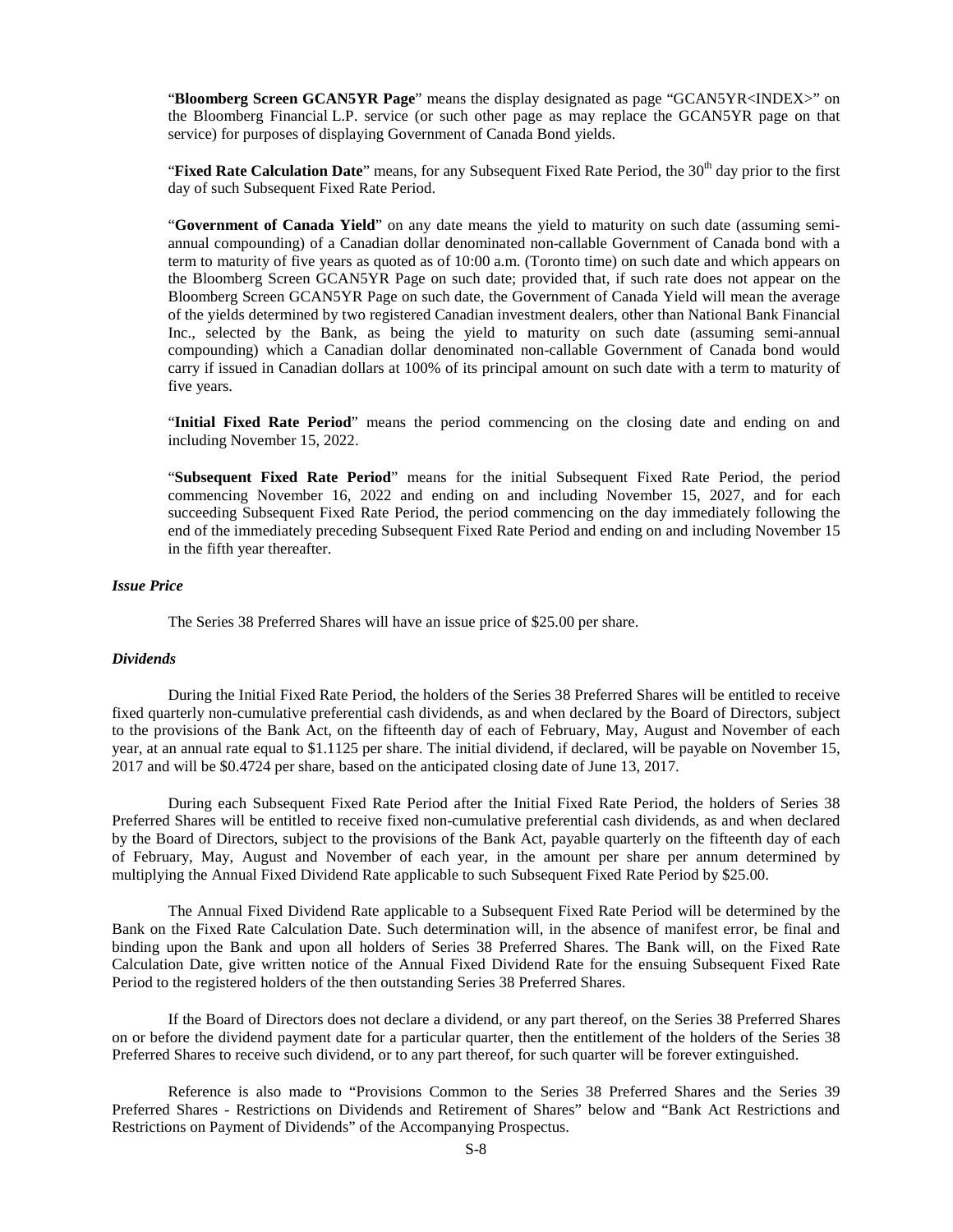#### *Redemption*

The Series 38 Preferred Shares will not be redeemable prior to November 15, 2022. Subject to the provisions of the Bank Act and to the prior consent of the Superintendent and to the provisions described below under the heading "Provisions Common to the Series 38 Preferred Shares and the Series 39 Preferred Shares - Restrictions on Dividends and Retirement of Shares", on November 15, 2022 and on November 15 every five years thereafter, the Bank may redeem all or any part of the then outstanding Series 38 Preferred Shares, at the Bank's option without the consent of the holder, by the payment of an amount in cash for each such share so redeemed of \$25.00 together with all declared and unpaid dividends to the date fixed for redemption.

Notice of any redemption will be given by the Bank at least 30 days and not more than 60 days prior to the date fixed for redemption. If less than all the outstanding Series 38 Preferred Shares are at any time to be redeemed, the shares to be redeemed will be redeemed *pro rata*, disregarding fractions. Reference is also made to the provisions described in the Accompanying Prospectus under the heading "Bank Act Restrictions and Restrictions on Payment of Dividends".

The Series 38 Preferred Shares do not have a fixed maturity and are not redeemable at the option of the holders. Reference is made to "Risk Factors".

#### *Conversion of Series 38 Preferred Shares into Series 39 Preferred Shares*

Holders of Series 38 Preferred Shares will have the right, at their option, on November 15, 2022 and on November 15 every five years thereafter (a "Series 38 Conversion Date"), to convert, subject to the restrictions on conversion described below and the payment or delivery to the Bank of evidence of payment of the tax (if any) payable, all or any of their Series 38 Preferred Shares registered in their name into Series 39 Preferred Shares on the basis of one Series 39 Preferred Share for each Series 38 Preferred Share. The conversion of Series 38 Preferred Shares may be effected upon written notice given not earlier than the  $30<sup>th</sup>$  day prior to, but not later than  $5:00$  p.m. (Toronto time) on the  $15<sup>th</sup>$  day preceding, a Series 38 Conversion Date. Once received by the Bank, such written notice is irrevocable.

The Bank will, at least 30 days and not more than 60 days prior to the applicable Series 38 Conversion Date, give notice in writing to the then registered holders of the Series 38 Preferred Shares of the above-mentioned conversion right. On the Fixed Rate Calculation Date, the Bank will give notice in writing to the then registered holders of the Series 38 Preferred Shares of the Annual Fixed Dividend Rate for the next succeeding Subsequent Fixed Rate Period and the Floating Quarterly Dividend Rate (as defined herein) applicable to the Series 39 Preferred Shares for the next Quarterly Floating Rate Period (as defined herein).

Holders of Series 38 Preferred Shares will not be entitled to convert their shares into Series 39 Preferred Shares if the Bank determines that there would remain outstanding on a Series 38 Conversion Date less than 1,000,000 Series 39 Preferred Shares, after having taken into account all Series 38 Preferred Shares tendered for conversion into Series 39 Preferred Shares and all Series 39 Preferred Shares tendered for conversion into Series 38 Preferred Shares. The Bank will give notice in writing thereof to all registered holders of Series 38 Preferred Shares at least seven days prior to the applicable Series 38 Conversion Date. Furthermore, if the Bank determines that there would remain outstanding on a Series 38 Conversion Date less than 1,000,000 Series 38 Preferred Shares, after having taken into account all Series 38 Preferred Shares tendered for conversion into Series 39 Preferred Shares and all Series 39 Preferred Shares tendered for conversion into Series 38 Preferred Shares, then, all of the remaining outstanding Series 38 Preferred Shares will automatically be converted into Series 39 Preferred Shares on the basis of one Series 39 Preferred Share for each Series 38 Preferred Share on the applicable Series 38 Conversion Date, without the consent of the holders, and the Bank will give notice in writing thereof to the then registered holders of such remaining Series 38 Preferred Shares at least seven days prior to the Series 38 Conversion Date.

Upon exercise by the holder of this right to convert Series 38 Preferred Shares into Series 39 Preferred Shares, the Bank reserves the right not to issue Series 39 Preferred Shares to any person in certain situations. Reference is made to "Details of the Offering - Right Not to Deliver Shares upon Conversion".

If the Bank gives notice to the registered holders of the Series 38 Preferred Shares of the redemption of all the Series 38 Preferred Shares, the Bank will not be required to give notice as provided hereunder to the registered holders of the Series 38 Preferred Shares of any dividend rate or of the conversion right of holders of Series 38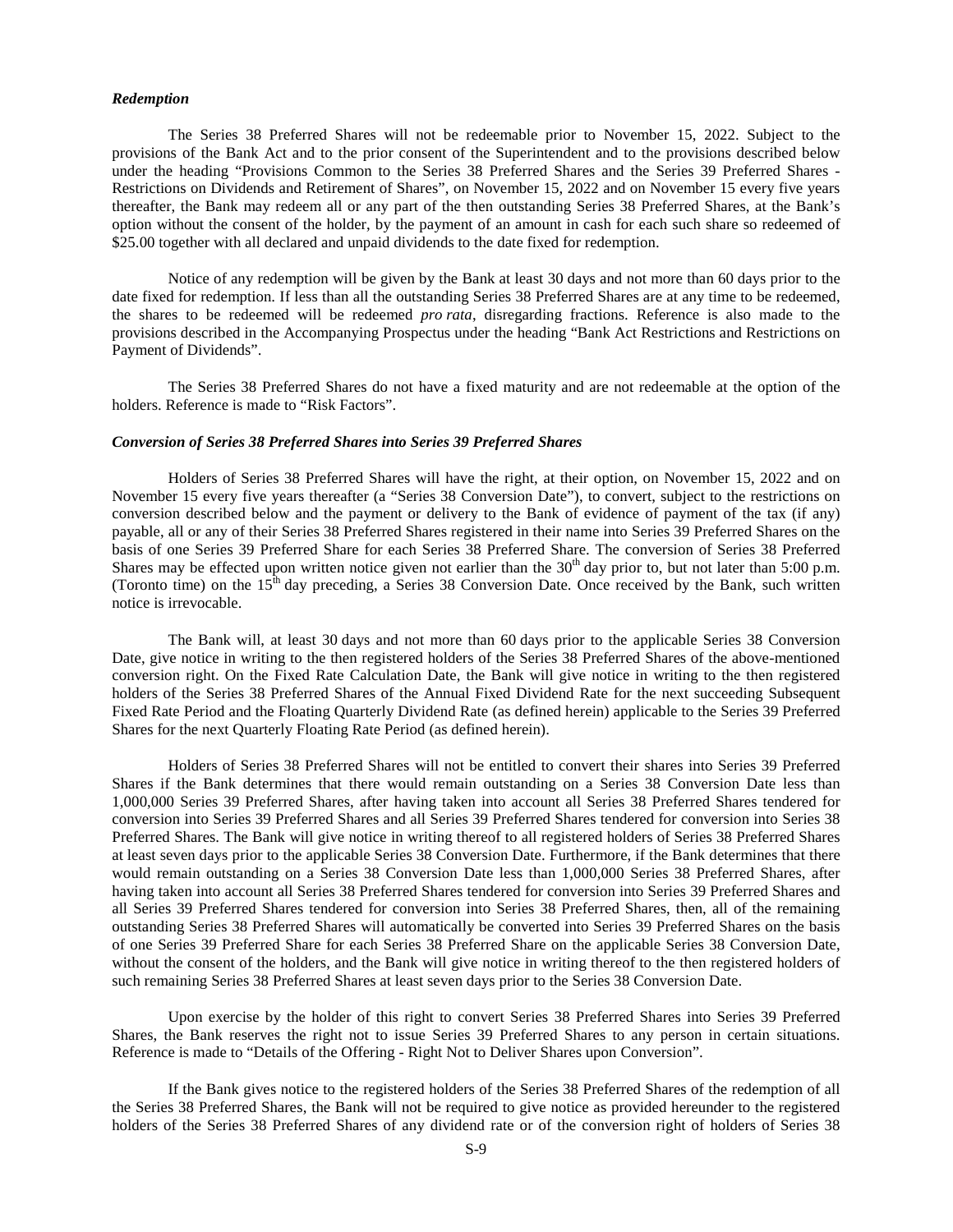Preferred Shares and the right of any holder of Series 38 Preferred Shares to convert such Series 38 Preferred Shares will cease and terminate in that event.

## **Certain Provisions of the Series 39 Preferred Shares as a Series**

## *Definition of Terms*

The following definitions are relevant to the Series 39 Preferred Shares.

"**Floating Quarterly Dividend Rate**" means, for any Quarterly Floating Rate Period, the rate (expressed as a percentage rate rounded down to the nearest one hundred-thousandth of one percent (with 0.000005% being rounded up)) equal to the sum of the T-Bill Rate on the applicable Floating Rate Calculation Date plus 3.43%, calculated on the basis of the actual number of days elapsed in such Quarterly Floating Rate Period divided by 365.

"**Floating Rate Calculation Date**" means, for any Quarterly Floating Rate Period, the 30<sup>th</sup> day prior to the first day of such Quarterly Floating Rate Period.

"**Quarterly Commencement Date**" means the 16<sup>th</sup> day of each of February, May, August and November in each year.

"**Quarterly Floating Rate Period**" means, for the initial Quarterly Floating Rate Period, the period commencing on November 16, 2022 and ending on and including February 15, 2023, and thereafter the period from and including the day immediately following the end of the immediately preceding Quarterly Floating Rate Period to but excluding the next succeeding Quarterly Commencement Date.

"**T-Bill Rate**" means, for any Quarterly Floating Rate Period, the average yield expressed as a percentage per annum on 90-day Government of Canada Treasury Bills, as reported by the Bank of Canada, for the most recent treasury bills auction preceding the applicable Floating Rate Calculation Date.

## *Issue Price*

The Series 39 Preferred Shares will have an issue price of \$25.00 per share.

## *Dividends*

The holders of the Series 39 Preferred Shares will be entitled to receive floating rate non-cumulative preferential cash dividends as and when declared by the Board of Directors, subject to the provisions of the Bank Act, payable quarterly on the fifteenth day of each of February, May, August and November of each year, in the amount per share determined by multiplying the applicable Floating Quarterly Dividend Rate by \$25.00.

The Floating Quarterly Dividend Rate for each Quarterly Floating Rate Period will be determined by the Bank on the 30<sup>th</sup> day prior to the first day of each Quarterly Floating Rate Period. Such determination will, in the absence of manifest error, be final and binding upon the Bank and upon all holders of Series 39 Preferred Shares. The Bank will, on the Floating Rate Calculation Date, give written notice of the Floating Quarterly Dividend Rate for the ensuing Quarterly Floating Rate Period to all registered holders of the then outstanding Series 39 Preferred Shares.

If the Board of Directors does not declare a dividend, or any part thereof, on the Series 39 Preferred Shares on or before the dividend payment date for a particular Quarterly Floating Rate Period, then the entitlement of the holders of the Series 39 Preferred Shares to receive such dividend, or to any part thereof, for such Quarterly Floating Rate Period will be forever extinguished.

Reference is also made to "Provisions Common to the Series 38 Preferred Shares and the Series 39 Preferred Shares - Restrictions on Dividends and Retirement of Shares" below and "Bank Act Restrictions and Restrictions on Payment of Dividends" of the Accompanying Prospectus.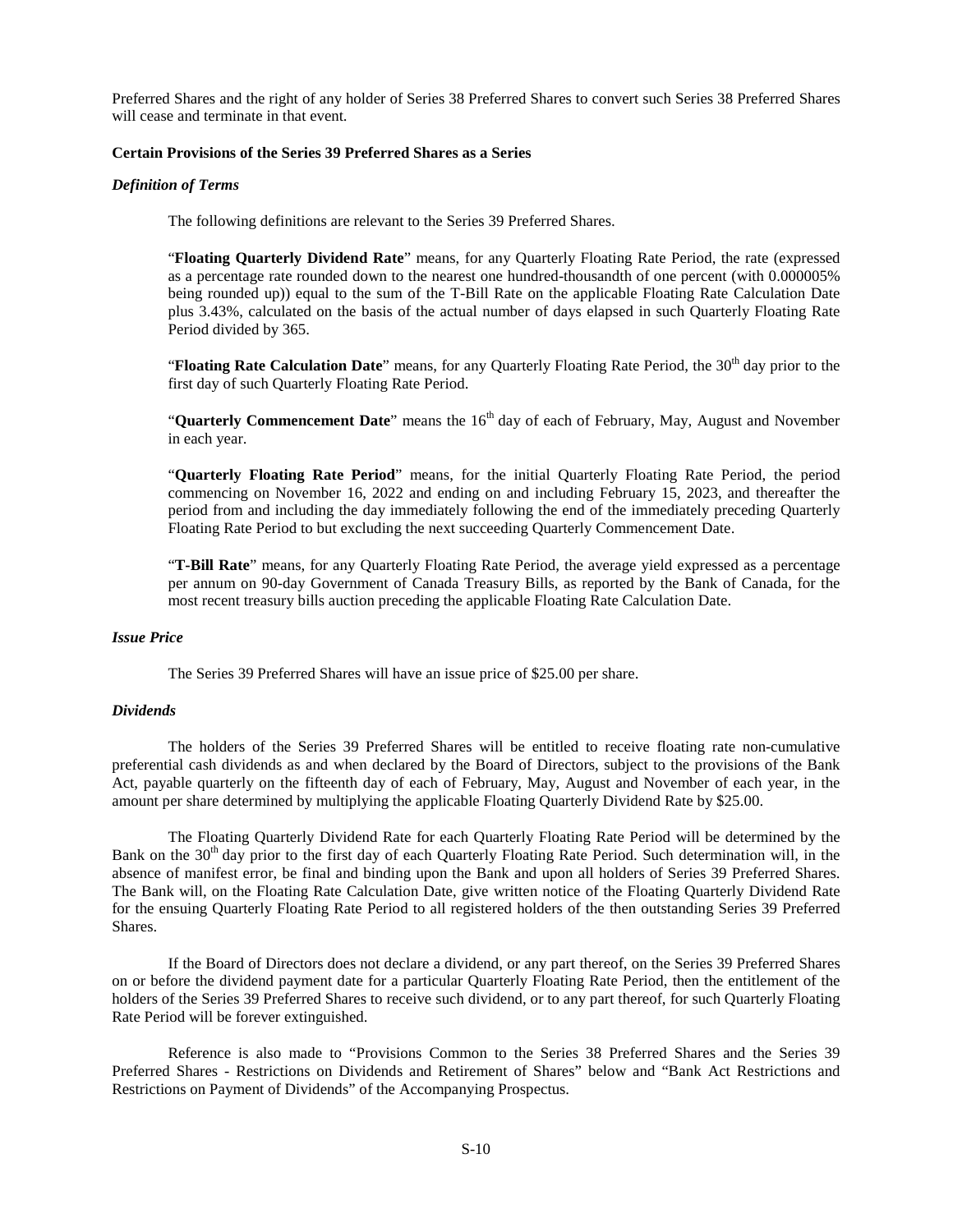#### *Redemption*

Subject to the provisions of the Bank Act and to the prior consent of the Superintendent and to the provisions described below under "Provisions Common to the Series 38 Preferred Shares and the Series 39 Preferred Shares - Restrictions on Dividends and Retirement of Shares", on not more than 60 nor less than 30 days' notice, the Bank may redeem all or any part of the then outstanding Series 39 Preferred Shares, at the Bank's option without the consent of the holder, by the payment of an amount in cash for each such share so redeemed of (i) \$25.00 together with all declared and unpaid dividends to the date fixed for redemption in the case of redemptions on November 15, 2027 and on November 15 every five years thereafter, or (ii) \$25.50 together with all declared and unpaid dividends to the date fixed for redemption in the case of redemptions on any other date after November 15, 2022.

If less than all the outstanding Series 39 Preferred Shares are at any time to be redeemed, the shares to be redeemed will be redeemed *pro rata*, disregarding fractions. Reference is also made to the provisions of the Accompanying Prospectus under the heading "Bank Act Restrictions and Restrictions on Payment of Dividends".

The Series 39 Preferred Shares do not have a fixed maturity date and are not redeemable at the option of the holders. Reference is made to "Risk Factors".

#### *Conversion of Series 39 Preferred Shares into Series 38 Preferred Shares*

Holders of Series 39 Preferred Shares will have the right, at their option, on November 15, 2027 and on November 15 every five years thereafter (a "Series 39 Conversion Date"), to convert, subject to the restrictions on conversion described below and the payment or delivery to the Bank of evidence of payment of the tax (if any) payable, all or any of their Series 39 Preferred Shares registered in their name into Series 38 Preferred Shares on the basis of one Series 38 Preferred Share for each Series 39 Preferred Share. The conversion of Series 39 Preferred Shares may be effected upon written notice given not earlier than the  $30<sup>th</sup>$  day prior to, but not later than 5:00 p.m. (Toronto time) on the  $15<sup>th</sup>$  day preceding, a Series 39 Conversion Date. Once received by the Bank, such written notice is irrevocable.

The Bank will, at least 30 days and not more than 60 days prior to the applicable Series 39 Conversion Date, give notice in writing to the then holders of the Series 39 Preferred Shares of the above-mentioned conversion right. On the Floating Rate Calculation Date, the Bank will give notice in writing to the then registered holders of Series 39 Preferred Shares of the Floating Quarterly Dividend Rate for the next Quarterly Floating Rate Period and, on the Floating Rate Calculation Date immediately prior to each Series 39 Conversion Date, the Annual Fixed Dividend Rate in respect of the Series 38 Preferred Shares for the next succeeding Subsequent Fixed Rate Period.

Holders of Series 39 Preferred Shares will not be entitled to convert their shares into Series 38 Preferred Shares if the Bank determines that there would remain outstanding on a Series 39 Conversion Date less than 1,000,000 Series 38 Preferred Shares, after having taken into account all Series 39 Preferred Shares tendered for conversion into Series 38 Preferred Shares and all Series 38 Preferred Shares tendered for conversion into Series 39 Preferred Shares. The Bank will give notice in writing thereof to all registered holders of the Series 39 Preferred Shares at least seven days prior to the applicable Series 39 Conversion Date. Furthermore, if the Bank determines that there would remain outstanding on a Series 39 Conversion Date less than 1,000,000 Series 39 Preferred Shares, after having taken into account all Series 39 Preferred Shares tendered for conversion into Series 38 Preferred Shares and all Series 38 Preferred Shares tendered for conversion into Series 39 Preferred Shares, then, all, but not part, of the remaining outstanding Series 39 Preferred Shares will automatically be converted into Series 38 Preferred Shares on the basis of one Series 38 Preferred Share for each Series 39 Preferred Share on the applicable Series 39 Conversion Date, without the consent of the holders, and the Bank will give notice in writing thereof to the then registered holders of such remaining Series 39 Preferred Shares at least seven days prior to the Series 39 Conversion Date.

Upon exercise by the holder of this right to convert Series 39 Preferred Shares into Series 38 Preferred Shares, the Bank reserves the right not to issue Series 38 Preferred Shares to any person in certain situations. Reference is made to "Details of the Offering - Right Not to Deliver Shares upon Conversion".

If the Bank gives notice to the registered holders of the Series 39 Preferred Shares of the redemption on a Series 39 Conversion Date of all the Series 39 Preferred Shares, the Bank will not be required to give notice as provided hereunder to the registered holders of the Series 39 Preferred Shares of any dividend rate or of the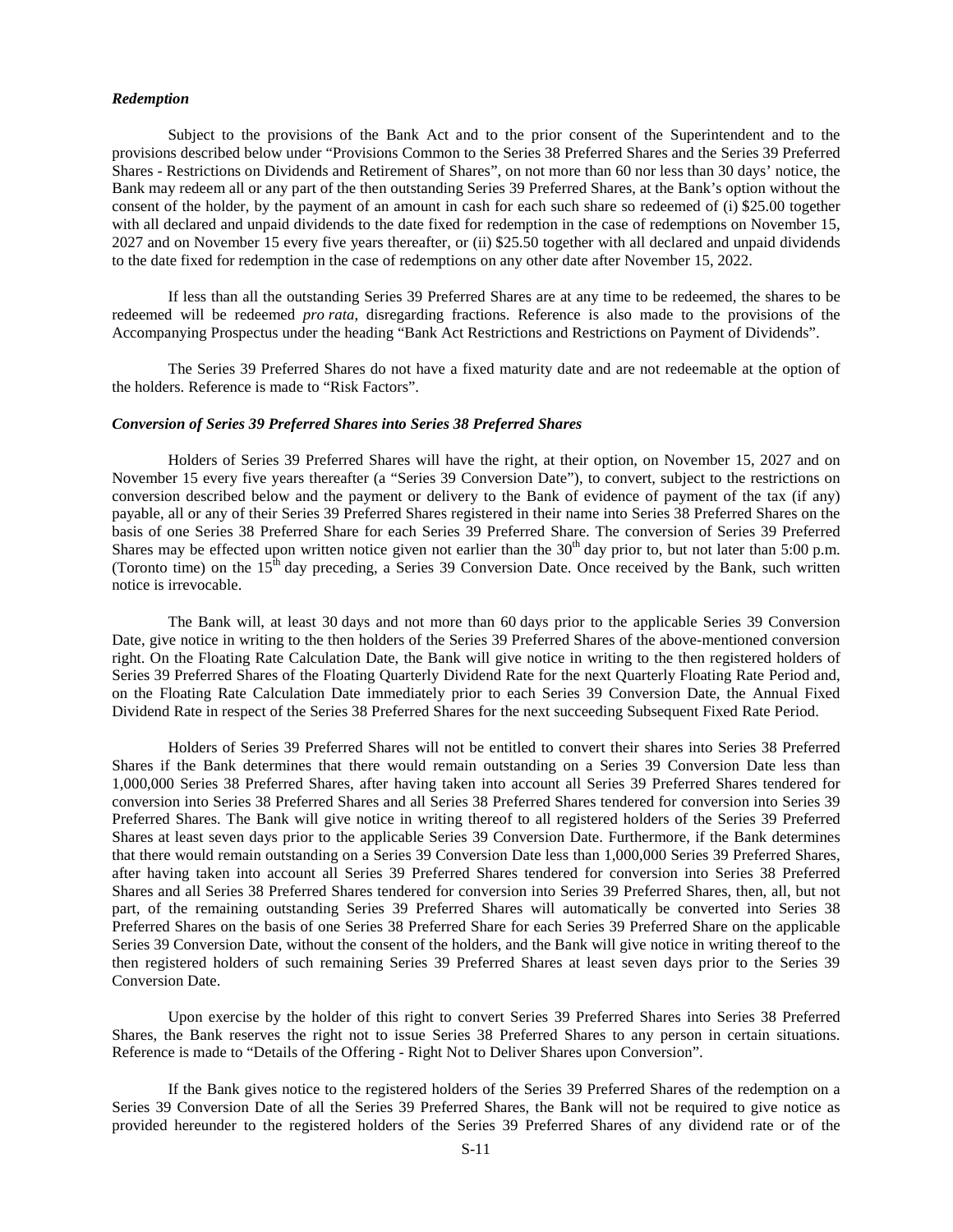conversion right of holders of Series 39 Preferred Shares and the right of any holder of Series 39 Preferred Shares to convert such Series 39 Preferred Shares will cease and terminate in that event.

## **Provisions Common to the Series 38 Preferred Shares and the Series 39 Preferred Shares**

#### *Purchase for Cancellation*

Subject to the provisions of the Bank Act, the prior consent of the Superintendent and the provisions described below under the heading "Restrictions on Dividends and Retirement of Shares", the Bank may at any time purchase for cancellation any of the Series 38 Preferred Shares or any of the Series 39 Preferred Shares in the open market at the lowest price or prices at which in the opinion of the Board of Directors such shares are obtainable.

## *Conversion of Series 38 Preferred Shares and of Series 39 Preferred Shares Upon Occurrence of Non-Viable Contingent Capital Trigger Event*

Upon the occurrence of a Trigger Event, each outstanding Series 38 Preferred Share and each outstanding Series 39 Preferred Share will automatically and immediately be converted, on a full and permanent basis, into a number of Common Shares equal to (Multiplier x Share Value) ÷ Conversion Price (rounding down, if necessary, to the nearest whole number of Common Shares) (a "NVCC Automatic Conversion"). For the purposes of the foregoing:

"**Conversion Price**" means the greater of (i) \$5.00, and (ii) the Current Market Price of the Common Shares. The floor price of \$5.00 is subject to adjustment in the event of (i) the issuance of Common Shares or securities exchangeable for or convertible into Common Shares to all holders of Common Shares as a stock dividend, (ii) the subdivision, redivision or change of the Common Shares into a greater number of Common Shares, or (iii) the reduction, combination or consolidation of the Common Shares into a lesser number of Common Shares. The adjustment shall be computed to the nearest onetenth of one cent provided that no adjustment of the floor price shall be required unless such adjustment would require an increase or decrease of at least 1% of the floor price then in effect.

"**Current Market Price**" of the Common Shares means the volume weighted average trading price of the Common Shares on the TSX, if such shares are then listed on the TSX, for the 10 consecutive trading days ending on the trading day preceding the date of the Trigger Event. If the Common Shares are not then listed on the TSX, for the purpose of the foregoing calculation reference shall be made to the principal securities exchange or market on which the Common Shares are then listed or quoted or, if no such trading prices are available, "Current Market Price" shall be the fair value of the Common Shares as reasonably determined by the Board of Directors.

"**Multiplier**" means 1.0.

"**Share Value**" means \$25.00 plus declared and unpaid dividends as at the date of the Trigger Event.

"**Trigger Event**" has the meaning set out in the OSFI Guideline for Capital Adequacy Requirements (CAR), Chapter 2 ‒ Definition of Capital, effective November 2016, as such term may be amended or superseded by the OSFI from time to time, which term currently provides that each of the following constitutes a Trigger Event:

- the Superintendent publicly announces that the Bank has been advised, in writing, that the Superintendent is of the opinion that the Bank has ceased, or is about to cease, to be viable and that, after the conversion of all contingent instruments and taking into account any other factors or circumstances that are considered relevant or appropriate, it is reasonably likely that the viability of the Bank will be restored or maintained; or
- a federal or provincial government in Canada publicly announces that the Bank has accepted or agreed to accept a capital injection, or equivalent support, from the federal government or any provincial government or political subdivision or agent or agency thereof without which the Bank would have been determined by the Superintendent to be non-viable.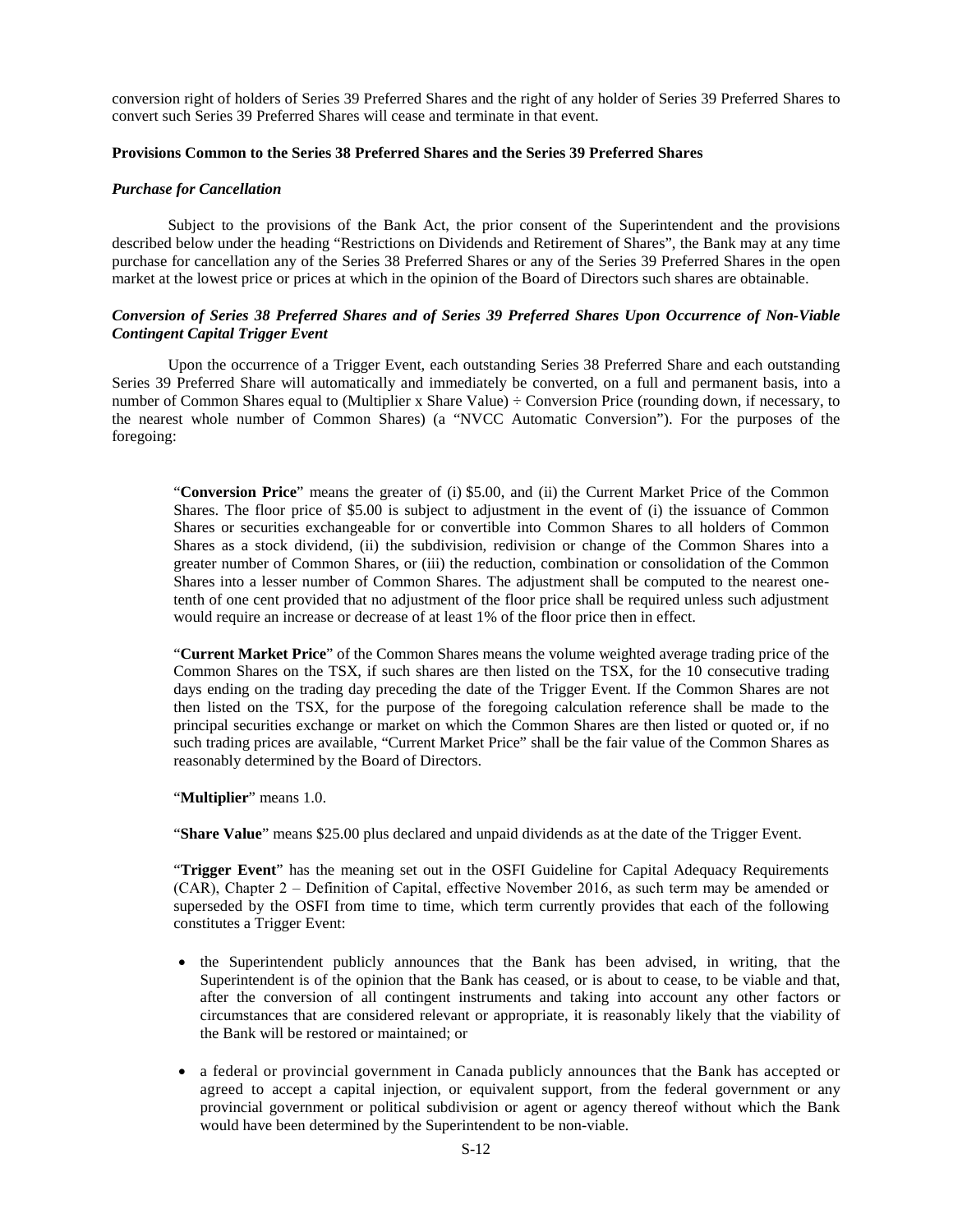Fractions of Common Shares will not be issued or delivered pursuant to a NVCC Automatic Conversion and no cash payment will be made in lieu of a fractional Common Share. Notwithstanding any other provision of the Series 38 Preferred Shares or the Series 39 Preferred Shares, the conversion of such shares shall not be an event of default and the only consequence of a Trigger Event under the provisions of such shares will be the conversion of such shares into Common Shares.

In the event of a capital reorganization, consolidation, merger or amalgamation of the Bank or comparable transaction affecting the Common Shares, the Bank will take necessary action to ensure that holders of Series 38 Preferred Shares and Series 39 Preferred Shares, as applicable, receive, pursuant to a NVCC Automatic Conversion, the number of Common Shares or other securities that such holders would have received if the NVCC Automatic Conversion occurred immediately prior to the record date for such event.

#### *Right Not to Deliver Shares upon Conversion*

Upon (i) exercise by the holder of his right to convert Series 38 Preferred Shares into Series 39 Preferred Shares, (ii) exercise by the holder of his right to convert Series 39 Preferred Shares into Series 38 Preferred Shares, or (iii) a NVCC Automatic Conversion, the Bank reserves the right not to (a) deliver some or all, as applicable, of Series 38 Preferred Shares, Series 39 Preferred Shares or Common Shares, as the case may be, issuable thereupon to any person whom the Bank or its transfer agent has reason to believe is an Ineligible Person (as defined below) or any person who, by virtue of that conversion or upon a NVCC Automatic Conversion, would become a Significant Shareholder (as defined below), or (b) record in its securities register a transfer or issue of the Series 38 Preferred Shares, Series 39 Preferred Shares or Common Shares, as the case may be, to any person whom the Bank or its transfer agent has reason to believe is an Ineligible Government Holder based on a declaration submitted to the Bank or its transfer agent by or on behalf of such person. In such circumstances, the Bank will hold, as agent for such persons, the Series 38 Preferred Shares, Series 39 Preferred Shares or Common Shares, as the case may be, that would have otherwise been delivered to such persons and will attempt to facilitate the sale of such Series 38 Preferred Shares, Series 39 Preferred Shares or Common Shares, as the case may be, to parties other than the Bank and its affiliates on behalf of such persons through a registered dealer to be retained by the Bank on behalf of such persons. Those sales (if any) may be made at any time and at any price. The Bank will not be subject to any liability for failure to sell such Series 38 Preferred Shares, Series 39 Preferred Shares or Common Shares, as the case may be, on behalf of such persons or at any particular price on any particular day. The net proceeds received by the Bank from the sale of any such Series 38 Preferred Shares, Series 39 Preferred Shares or Common Shares, as the case may be, will be divided among the applicable persons in proportion to the number of Series 38 Preferred Shares, Series 39 Preferred Shares or Common Shares, as the case may be, that would otherwise have been delivered to them upon the conversion or upon a NVCC Automatic Conversion after deducting the costs of sale and any applicable withholding taxes. For the purposes of the foregoing:

**"Ineligible Government Holder"** means any person who is the federal or a provincial government in Canada or agent or agency thereof, or the government of a foreign country or any political subdivision of a foreign country, or any agent or agency of a foreign government, in each case to the extent that the recording in the Bank's securities register of a transfer or issue of any share of the Bank to such person would cause the Bank to contravene the Bank Act.

**"Ineligible Person"** means any person whose address is in, or whom the Bank or its transfer agent has reason to believe is a resident of, any jurisdiction outside of Canada to the extent that the issuance or delivery by the Bank to such person of Series 38 Preferred Shares, Series 39 Preferred Shares or Common Shares, as the case may be, upon the exercise of rights of conversion or upon a NVCC Automatic Conversion (i) would require the Bank to take any action to comply with securities, banking or analogous laws of such jurisdiction, or (ii) would cause the Bank to be in violation of any law to which the Bank is subject.

**"Significant Shareholder"** means any person who beneficially owns, directly or indirectly, through entities controlled by such person or persons associated with or acting jointly or in concert with such person (as determined in accordance with the Bank Act), shares of any class of the Bank in excess of 10% of the total number of outstanding shares of that class in contravention of the Bank Act.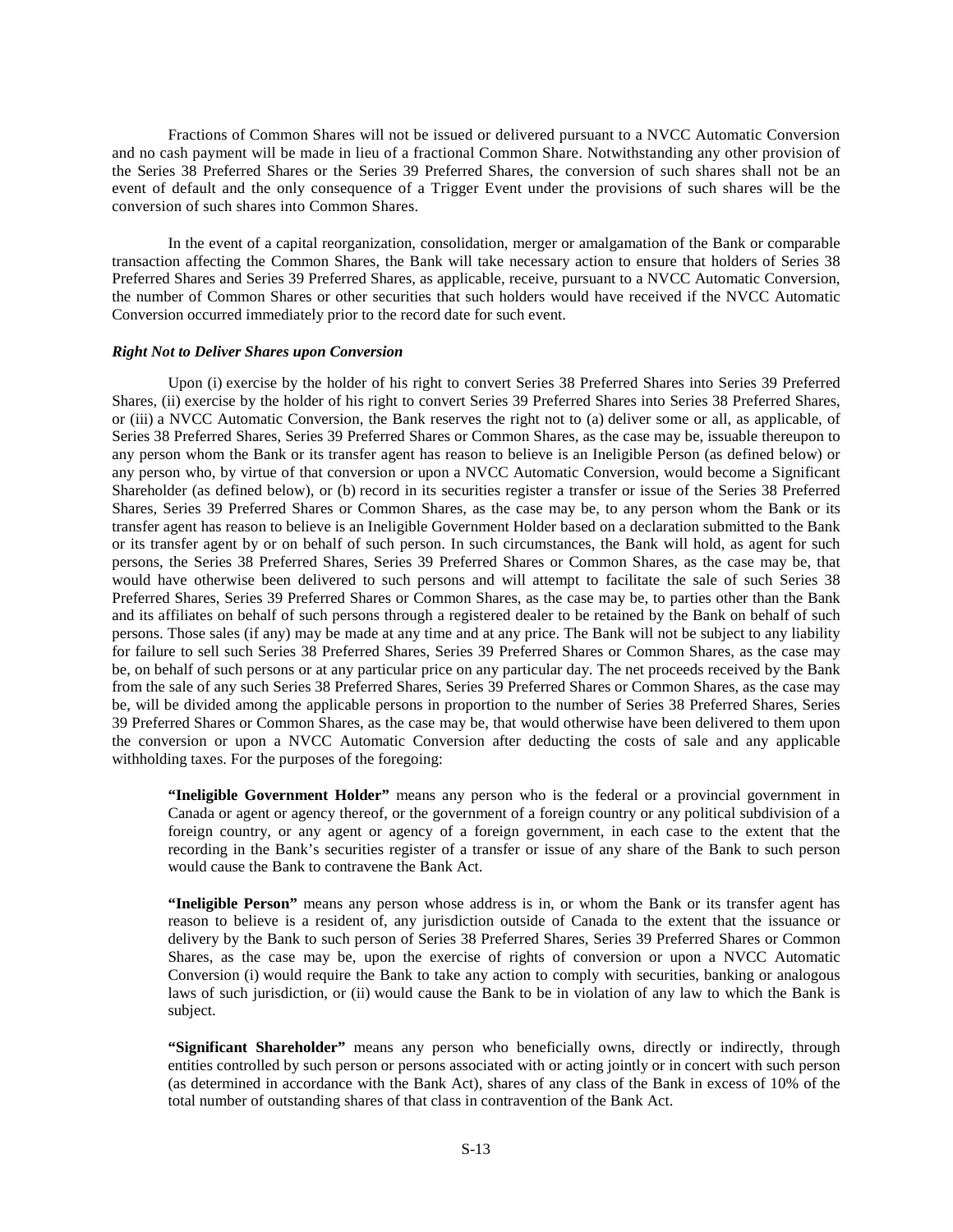### *Rights on Liquidation*

In the event of the liquidation, dissolution or winding-up of the Bank, provided that a NVCC Automatic Conversion has not occurred, the holders of Series 38 Preferred Shares or Series 39 Preferred Shares will be entitled to receive \$25.00 per share, together with all dividends declared and unpaid to the date of payment, before any amount may be paid or any of our assets distributed to the registered holders of any shares ranking junior to the Series 38 Preferred Shares or the Series 39 Preferred Shares, as applicable. The holders of Series 38 Preferred Shares and Series 39 Preferred Shares will not be entitled to share in any further distribution of the Bank's assets. If a NVCC Automatic Conversion has occurred, all Series 38 Preferred Shares and all Series 39 Preferred Shares shall have been converted into Common Shares which will rank on a parity with all other Common Shares.

## *Restrictions on Dividends and Retirement of Shares*

So long as any of the Series 38 Preferred Shares or Series 39 Preferred Shares are outstanding, the Bank will not, without the approval of the holders of the relevant series given as specified below:

- (a) pay any dividends on the Common Shares or any other shares ranking junior to the relevant series (other than stock dividends payable in shares of the Bank ranking junior to the relevant series);
- (b) redeem, purchase or otherwise retire any Common Shares or any other shares ranking junior to the relevant series (except out of the net cash proceeds of a substantially concurrent issue of shares ranking junior to the relevant series);
- (c) redeem, purchase or otherwise retire less than all the relevant series then outstanding; or
- (d) except pursuant to any purchase obligation, sinking fund, retraction privilege or mandatory redemption provisions attaching to any series of First Preferred Shares of the Bank, redeem, purchase or otherwise retire any other shares ranking on a parity with the relevant series;

unless, in each such case, all dividends up to and including the dividend payment date for the last completed period for which dividends will be payable will have been declared and paid or set apart for payment in respect of each series of cumulative First Preferred Shares then issued and outstanding and on all other cumulative shares ranking on a parity with the First Preferred Shares and there will have been paid or set apart for payment all declared dividends in respect of each series of non-cumulative First Preferred Shares (including the Series 38 Preferred Shares and the Series 39 Preferred Shares) then issued and outstanding and on all other non-cumulative shares ranking on a parity with the First Preferred Shares. Reference is made to "Bank Act Restrictions and Restrictions on Payment of Dividends" of the Accompanying Prospectus.

## *Issue of Additional Series of First Preferred Shares*

The Bank may issue other series of First Preferred Shares ranking on a parity with the Series 38 Preferred Shares and the Series 39 Preferred Shares without the authorization of the holders of either the Series 38 Preferred Shares or the Series 39 Preferred Shares, if at the date of such issuance all cumulative dividends up to and including the dividend payment date for the last completed period for which such cumulative dividends shall be payable shall have been declared and paid or set apart for payment in respect of each series of cumulative First Preferred Shares then issued and outstanding, if any, and any declared and unpaid non-cumulative dividends shall have been paid or set apart for payment in respect of each series of non-cumulative First Preferred Shares then issued and outstanding.

#### *Amendments to Series*

The Bank will not, without the approval of the holders of the applicable series given as specified below under "Shareholder Approvals", delete or vary any rights, privileges, restrictions and conditions attaching to the Series 38 Preferred Shares or the Series 39 Preferred Shares. In addition to the aforementioned approval, the Bank will not without, but may from time to time with, the prior approval of the Superintendent, make any such deletion or variation which might affect the classification afforded the Series 38 Preferred Shares or the Series 39 Preferred Shares from time to time for capital adequacy requirements pursuant to the Bank Act and the regulations and guidelines thereunder.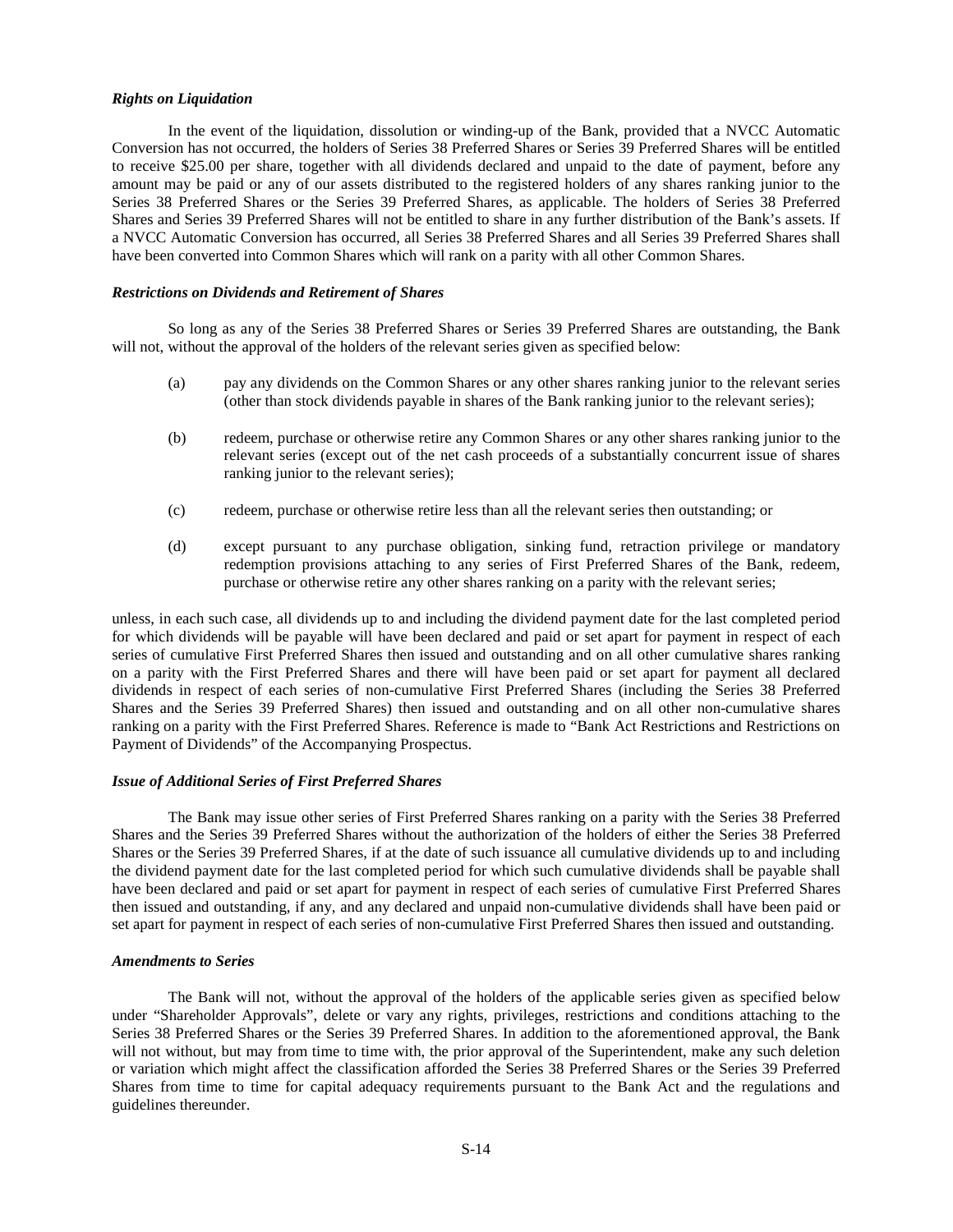#### *Shareholder Approvals*

The approval of any amendments to the rights, privileges, restrictions and conditions attaching to the Series 38 Preferred Shares or the Series 39 Preferred Shares may be given by a resolution carried by the affirmative vote of not less than  $66^2/3$ % of the votes cast at a meeting of holders of the relevant series which a majority of the outstanding shares of the relevant series is represented or, if no such quorum is present at such meeting, at any adjourned meeting at which shareholders then present or represented by proxy would form the necessary quorum.

In addition to the aforementioned approval, any amendments to the rights, privileges, restrictions and conditions attaching to the Series 38 Preferred Shares or the Series 39 Preferred Shares that affect the classification afforded to the Series 38 Preferred Shares or the Series 39 Preferred Shares from time to time for capital adequacy requirements pursuant to the Bank Act and the regulations and guidelines thereunder can only be made with the consent of the Superintendent.

## *Voting Rights*

Subject to the provisions of the Bank Act, the holders of Series 38 Preferred Shares or Series 39 Preferred Shares as such will not be entitled to receive notice of, attend, or vote at, any meeting of the shareholders of the Bank unless and until the first time at which the rights of such holders to any undeclared dividends have become extinguished as described under "Certain Provisions of the Series 38 Preferred Shares as a Series - Dividends" and "Certain Provisions of the Series 39 Preferred Shares as a Series - Dividends". In that event, the holders of the relevant series will be entitled to receive notice of, and to attend, meetings of shareholders at which directors of the Bank are to be elected and will be entitled to one vote for each share held. The voting rights of the holders of shares of the relevant series will forthwith cease upon payment by the Bank of the first quarterly dividend on the shares of such series to which the holders are entitled subsequent to the time such voting rights first arose. At such time as the rights of such holders to any undeclared dividends on the shares of the relevant series have again become extinguished, such voting rights will become effective again and so on from time to time.

In connection with any action to be taken by the Bank which requires the approval of the holders of Series 38 Preferred Shares or Series 39 Preferred Shares voting as a series or as part of the class, each such share will entitle the holder thereof to one vote.

## *Tax Election*

The Series 38 Preferred Shares and the Series 39 Preferred Shares will be "taxable preferred shares" as defined in the Tax Act for the purposes of the tax under Part IV.1 of the Tax Act applicable to certain corporate holders of such shares. The terms of each of the Series 38 Preferred Shares and the Series 39 Preferred Shares will require the Bank to make the necessary election under Part VI.1 of the Tax Act to pay tax under Part VI.1 at a rate such that corporate holders will not be subject to tax under Part IV.1 of the Tax Act on dividends received (or deemed to be received) on the Series 38 Preferred Shares and the Series 39 Preferred Shares, respectively.

## *Business Days*

If any action is required to be taken by the Bank on a day that is not a business day, then such action will be taken on the next succeeding day that is a business day.

#### <span id="page-14-0"></span>**Bank Act Restrictions and Approvals**

The Accompanying Prospectus sets out a summary of the restrictions contained in the Bank Act concerning the declaration and payment of dividends. The Bank does not anticipate that such restrictions will prevent a declaration or payment of dividends on the Series 38 Preferred Shares or Series 39 Preferred Shares in the normal course and the Superintendent has not made any direction to the Bank pursuant to the Bank Act regarding its capital or its liquidity. The Accompanying Prospectus also sets out a summary of the restrictions contained in the Bank Act concerning the issue, transfer, acquisition, beneficial ownership and voting of all shares of the Bank.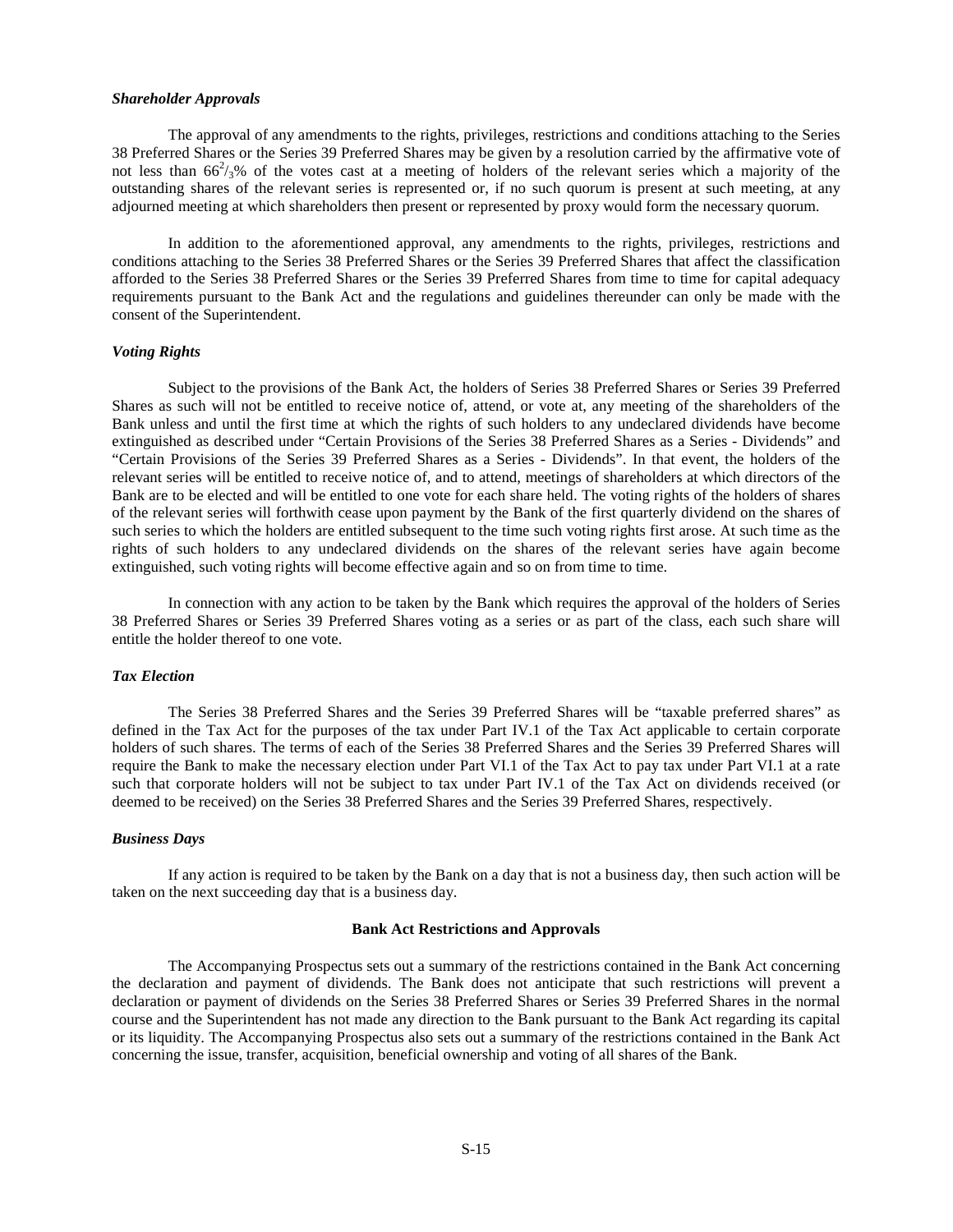#### <span id="page-15-0"></span>**Earnings Coverage Ratios**

The following consolidated earnings coverage ratios, taking into account the First Preferred Shares, innovative capital instruments and subordinated debentures outstanding as of October 31, 2016 and April 30, 2017 (assuming each of the securities was outstanding from the first day of such period) and giving effect to new issues and redemptions, including the issue of the Series 38 Preferred Shares to be distributed under this Prospectus Supplement are calculated for the 12 months ended October 31, 2016 and for the 12 months ended April 30, 2017:

|                          | October 31, 2016 | April 30, 2017        |
|--------------------------|------------------|-----------------------|
| Earnings coverage ratios | 8.19 times       | $11.68 \text{ times}$ |

The Bank's dividend requirements on all of its outstanding First Preferred Shares, after giving effect to new issues and redemptions, including the issue of the Series 38 Preferred Shares to be distributed under this Prospectus Supplement, and adjusted to a before-tax equivalent using a statutory income tax rate of 27.0% for the 12 months ended October 31, 2016 and 26.7% for the 12 months ended April 30, 2017, respectively, amounted to \$131 million for the 12 months ended October 31, 2016 and \$130 million for the 12 months ended April 30, 2017, respectively. The Bank's disbursement requirements for innovative capital instruments, after giving effect to redemptions, for the 12 months ended October 31, 2016 and for the 12 months ended April 30, 2017 amounted to \$55 million and \$55 million, respectively. The Bank's interest requirements for subordinated debentures, after giving effect to redemptions, were nil for the 12 months ended October 31, 2016 and for the 12 months ended April 30, 2017. The Bank's earnings before income taxes, non-controlling interest, debentures and innovative capital instruments for the 12 months ended October 31, 2016 and for the 12 months ended April 30, 2017 were \$1,522 million and \$2,164 million, respectively, which are 8.19 times and 11.68 times, the Bank's aggregate dividend, disbursement on innovative capital instruments and interest requirements for this period, respectively, after giving effect to new issues and redemptions, including the issue of the Series 38 Preferred Shares.

#### <span id="page-15-1"></span>**Ratings**

The Series 38 Preferred Shares are provisionally rated "Pfd-2 (Low)" by DBRS Limited ("DBRS"). A "Pfd-2" rating is the second highest of five categories available from DBRS for first preferred shares. A reference to "high" or "low" reflects the relative standing within the rating category.

The Series 38 Preferred Shares are provisionally rated "P-3(High)" by S&P, using the S&P Canadian scale for first preferred shares and are provisionally rated "BB+" using S&P's global scale for first preferred shares. The "P-3" rating is the third highest of the five categories used by S&P on its Canadian first preferred share scale. The "BB" rating is the fifth highest of the nine categories used by S&P on its global scale. A reference to "high" or "low" or "+/-" reflects the relative standing within the rating category.

The Series 38 Preferred Shares are provisionally rated "Ba1" (hyb) by Moody's. A "Ba" rating by Moody's is the fifth highest of the nine categories used by Moody's. The modifier "1" indicates that the obligation ranks at the higher of the "Ba" rating category. The "hyb" indicator signals the potential for ratings volatility due to less predictable exogenous (and often non-credit linked) factors such as regulatory and/or government intervention coupled with a hybrid's equity-like features.

The Bank made payments to DBRS, S&P and Moody's in connection with the assignment of ratings on its rated instruments. In addition, the Bank has or may have made payments in respect of certain other services provided to the Bank by each of such rating agencies during the last two years.

Credit ratings are intended to provide investors with an independent measure of credit quality of any issue of securities. The credit ratings accorded to securities by the rating agencies are not recommendations to purchase, hold or sell the securities inasmuch as such ratings do not comment as to market price or suitability for a particular investor. There is no assurance that any rating will remain in effect for any given period of time or that any rating will not be revised or withdrawn entirely by a rating agency in the future if in its judgment circumstances so warrant, and if any such rating is so revised or withdrawn, the Bank is under no obligation to update this Prospectus Supplement. Prospective purchasers of Series 38 Preferred Shares should consult the relevant rating organization with respect to the interpretation and implications of the foregoing ratings.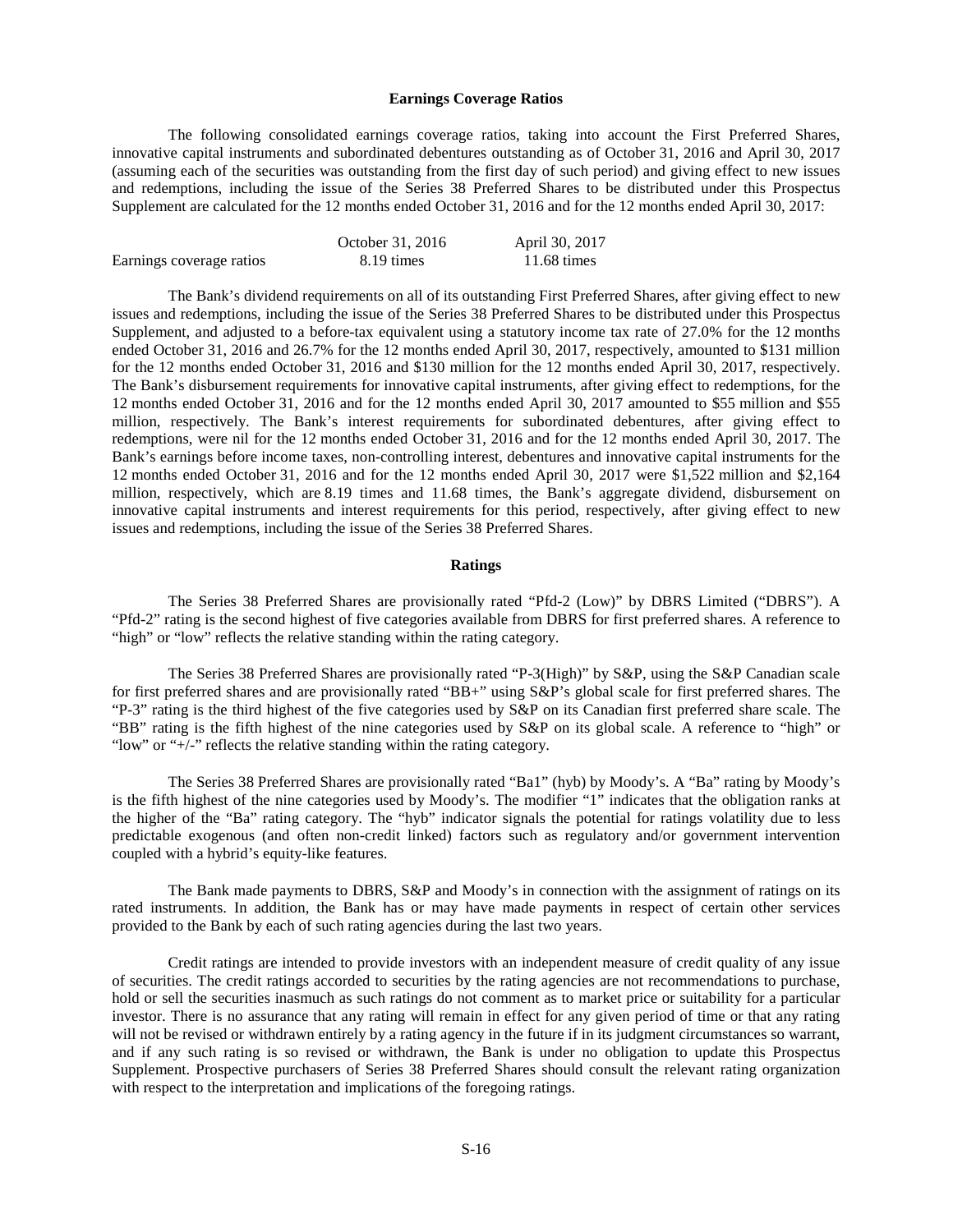#### <span id="page-16-0"></span>**Plan of Distribution**

Pursuant to an agreement (the "Underwriting Agreement") dated June 5, 2017 between the Bank and the Underwriters, the Bank has agreed to sell and the Underwriters have jointly and not solidarily (the equivalent of severally at common law) agreed to purchase on June 13, 2017, or on such other date not later than July 10, 2017 as may be agreed upon, subject to the terms and conditions contained therein, all but not less than all of the 16,000,000 Series 38 Preferred Shares at a price of \$25.00 per share payable in cash to the Bank against delivery of the Series 38 Preferred Shares. The offering price was determined by negotiations between the Bank and the Underwriters. The Underwriting Agreement provides that the Underwriters will be paid an underwriting fee per share equal to \$0.25 with respect to Series 38 Preferred Shares sold to certain institutions and \$0.75 with respect to all other Series 38 Preferred Shares sold. Assuming no Series 38 Preferred Shares are sold to such institutions, the total underwriting fee would be \$12,000,000.

The obligations of the Underwriters under the Underwriting Agreement may be terminated at their discretion on the basis of their assessment of the state of the financial markets and may also be terminated upon the occurrence of certain stated events. The Underwriters are, however, obligated to take up and pay for all of the Series 38 Preferred Shares if any of the Series 38 Preferred Shares are purchased under the Underwriting Agreement.

The Bank has applied to list the Series 38 Preferred Shares, the Series 39 Preferred Shares and the Common Shares into which such shares may be converted upon the occurrence of a Trigger Event on the TSX. Listing will be subject to the Bank fulfilling all of the requirements of the TSX.

After the Underwriters have made a reasonable effort to sell all of the Series 38 Preferred Shares at \$25.00 per share, the Underwriters may subsequently reduce, and thereafter change, from time to time, the price at which the Series 38 Preferred Shares are offered to an amount not greater than \$25.00 per share and, in such case, the compensation realized by the Underwriters will be decreased by the amount that the aggregate price paid by purchasers for the Series 38 Preferred Shares is less than the gross proceeds paid by the Underwriters to the Bank.

Neither the Series 38 Preferred Shares nor the Series 39 Preferred Shares have been or will be registered under the *Securities Act of 1933* of the United States of America, as amended (the "1933 Act") or any state securities laws and may not be offered or sold within the United States, territories or possessions or to, or for the account or benefit of, U.S. persons (as defined in Regulation S under the 1933 Act) except in transactions exempt from the registration requirements of the 1933 Act.

In connection with this offering, the Underwriters may, subject to applicable laws, over-allot or effect transactions which stabilize or maintain the market price of the Series 38 Preferred Shares at a level other than that which might otherwise prevail in the open market.

Pursuant to the policy statement of certain securities regulators, the Underwriters may not, throughout the period of distribution of Series 38 Preferred Shares, bid for or purchase Series 38 Preferred Shares. The foregoing restriction is subject to certain exceptions including: (i) a bid or purchase permitted under the Universal Market Integrity Rules for the Investment Industry Regulatory Organization of Canada relating to market stabilization and passive market making activities; and (ii) a bid or purchase made for and on behalf of a customer where the order was not solicited during the period of the distribution, provided that the bid or purchase was not engaged in for the purpose of creating actual or apparent active trading in, or raising the price of such securities.

As a result of these activities, the price of the Series 38 Preferred Shares may be higher than the price that otherwise might exist in the open market. Such transactions, if commenced, may be discontinued at any time. The Underwriters may carry out these transactions on any stock exchange on which the Series 38 Preferred Shares are listed, in the over-the-counter market, or otherwise.

**National Bank Financial Inc., one of the Underwriters, is an indirect wholly-owned subsidiary of the Bank. As a result, the Bank is a related and connected issuer to National Bank Financial Inc. under applicable securities legislation. The decision to distribute the Series 38 Preferred Shares and the determination of the terms of the distribution were made through negotiation between the Bank and the Underwriters. CIBC World Markets Inc., an Underwriter, in respect of which the Bank is not a related or connected issuer, has participated in the structuring and pricing of the offering and in the due diligence activities performed by the Underwriters for the offering and review of this Prospectus Supplement. National**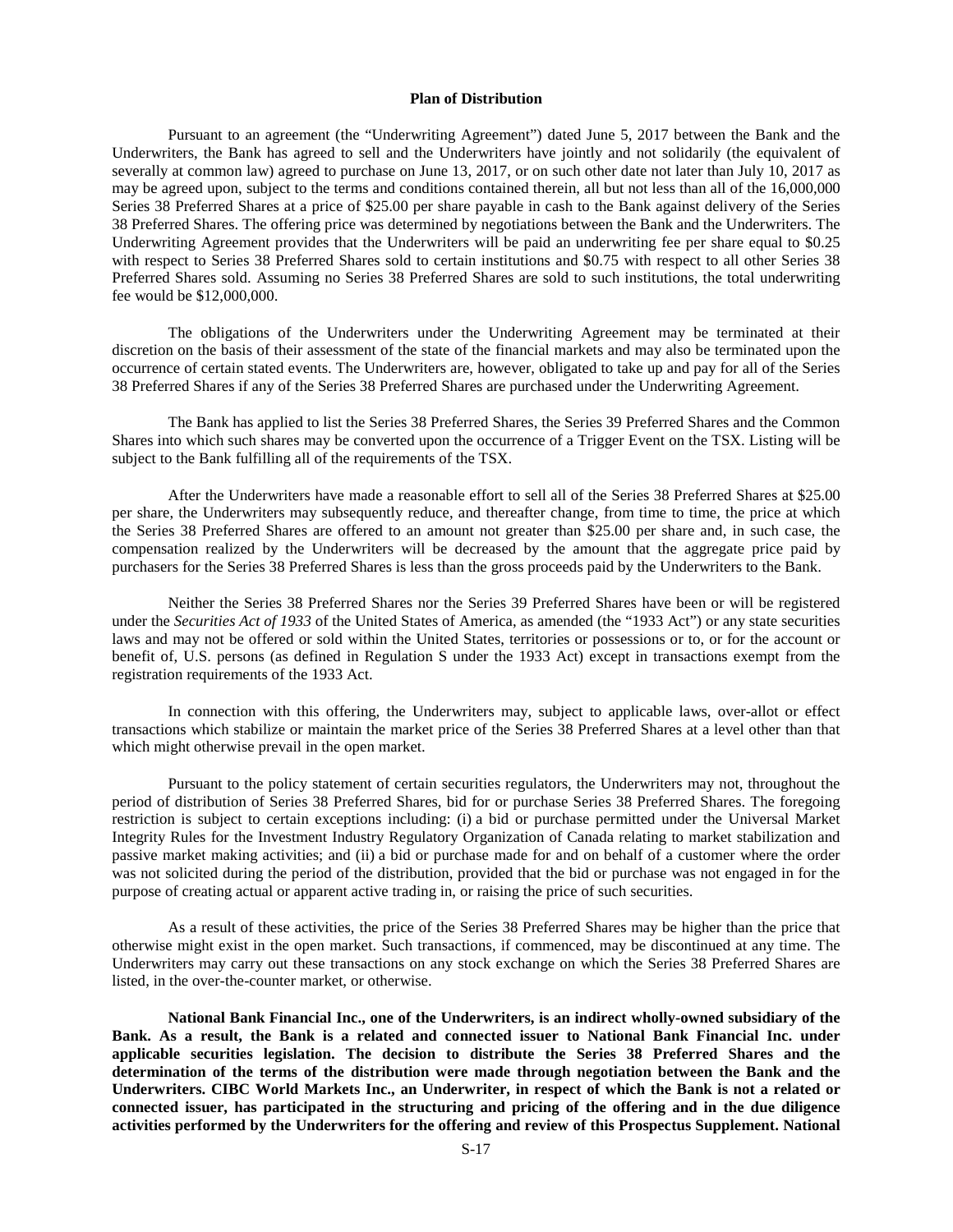#### **Bank Financial Inc. will not receive any benefit in connection with this offering other than its share of the Underwriters' fee payable by the Bank.**

## <span id="page-17-0"></span>**Certain Canadian Federal Income Tax Considerations**

In the opinion of McCarthy Tétrault LLP, counsel to the Bank, and Torys LLP, counsel to the Underwriters, the following is a summary of the principal Canadian federal income tax considerations generally applicable to a holder of Series 38 Preferred Shares acquired pursuant to this Prospectus Supplement, Series 39 Preferred Shares acquired on a conversion of Series 38 Preferred Shares and Common Shares acquired pursuant to a NVCC Automatic Conversion, who, for the purposes of the Tax Act and at all relevant times, is or is deemed to be a resident of Canada, deals at arm's length with the Bank, is not affiliated with the Bank, holds the Series 38 Preferred Shares and will hold any Series 39 Preferred Shares and Common Shares (as applicable) as capital property and is not exempt from tax under Part I of the Tax Act (a "Holder").

Generally, the Series 38 Preferred Shares, the Series 39 Preferred Shares and the Common Shares will be capital property to a Holder provided the Holder does not acquire or hold such shares in the course of carrying on a business of trading or dealing in securities and does not acquire them as part of an adventure or concern in the nature of trade. Certain Holders whose Series 38 Preferred Shares, Series 39 Preferred Shares or Common Shares would not otherwise qualify as capital property may, in certain circumstances, be entitled to have them and all other "Canadian securities", as defined in the Tax Act, owned by such Holder in the taxation year of the election and in all subsequent taxation years, treated as capital property by making the irrevocable election permitted by subsection 39(4) of the Tax Act.

This summary does not apply to a holder (i) that is a "financial institution", as defined in the Tax Act for purposes of the mark-to-market rules; (ii) an interest in which is a "tax shelter investment" (as defined in the Tax Act); (iii) who has made a "functional currency" election under the Tax Act to determine its "Canadian tax results" (as defined in the Tax Act) in a currency other than Canadian currency; (iv) that has entered into, with respect to the Series 38 Preferred Shares, Series 39 Preferred Shares or the Common Shares, a "derivative forward agreement" or "synthetic disposition arrangement" (each as defined in the Tax Act); or (v) who receives dividends on the Series 38 Preferred Shares, the Series 39 Preferred Shares, or the Common Shares under or as part of a "dividend rental arrangement" (as defined in the Tax Act). Such holders should consult their own tax advisors. Furthermore, this summary is not applicable to a Holder that is a "specified financial institution" (as defined in the Tax Act) that receives (or is deemed to receive), alone or together with persons with whom it does not deal at arm's length, in the aggregate, dividends in respect of more than 10% of the Series 38 Preferred Shares or the Series 39 Preferred Shares, as the case may be, outstanding at the time the dividend is received or deemed to be received. This summary also assumes that all issued and outstanding Series 38 Preferred Shares and Series 39 Preferred Shares will be listed on a "designated stock exchange" (as defined in the Tax Act) in Canada (which currently includes the TSX) at such times as dividends (including deemed dividends) are received (or deemed to be received) on such shares.

This summary is of a general nature only and is not intended to be, nor should it be construed to be, legal or tax advice to any particular Holder and no representation with respect to the income tax consequences to any particular Holder is made. Accordingly, prospective Holders are urged to consult their own tax advisors with respect to the consequences of acquiring, holding or disposing of Series 38 Preferred Shares, Series 39 Preferred Shares or Common Shares in their particular circumstances.

This summary is based upon the current provisions of the Tax Act, the regulations thereunder in force as of the date hereof, all specific proposals to amend the Tax Act and the regulations thereunder publicly announced by or on behalf of the Minister of Finance (Canada) prior to the date hereof (the "Proposals") and counsel's understanding of the current administrative practices and assessing policies published in writing by the Canada Revenue Agency prior to the date hereof. Except for the Proposals, this summary does not otherwise take into account any changes in law or in administrative practices or assessing policies, whether by legislative, administrative or judicial decision or action, nor does it take into account or consider any provincial, territorial or foreign income tax considerations, which may differ materially from those discussed herein. No assurance can be given that the Proposals will be enacted as proposed or at all.

#### *Dividends*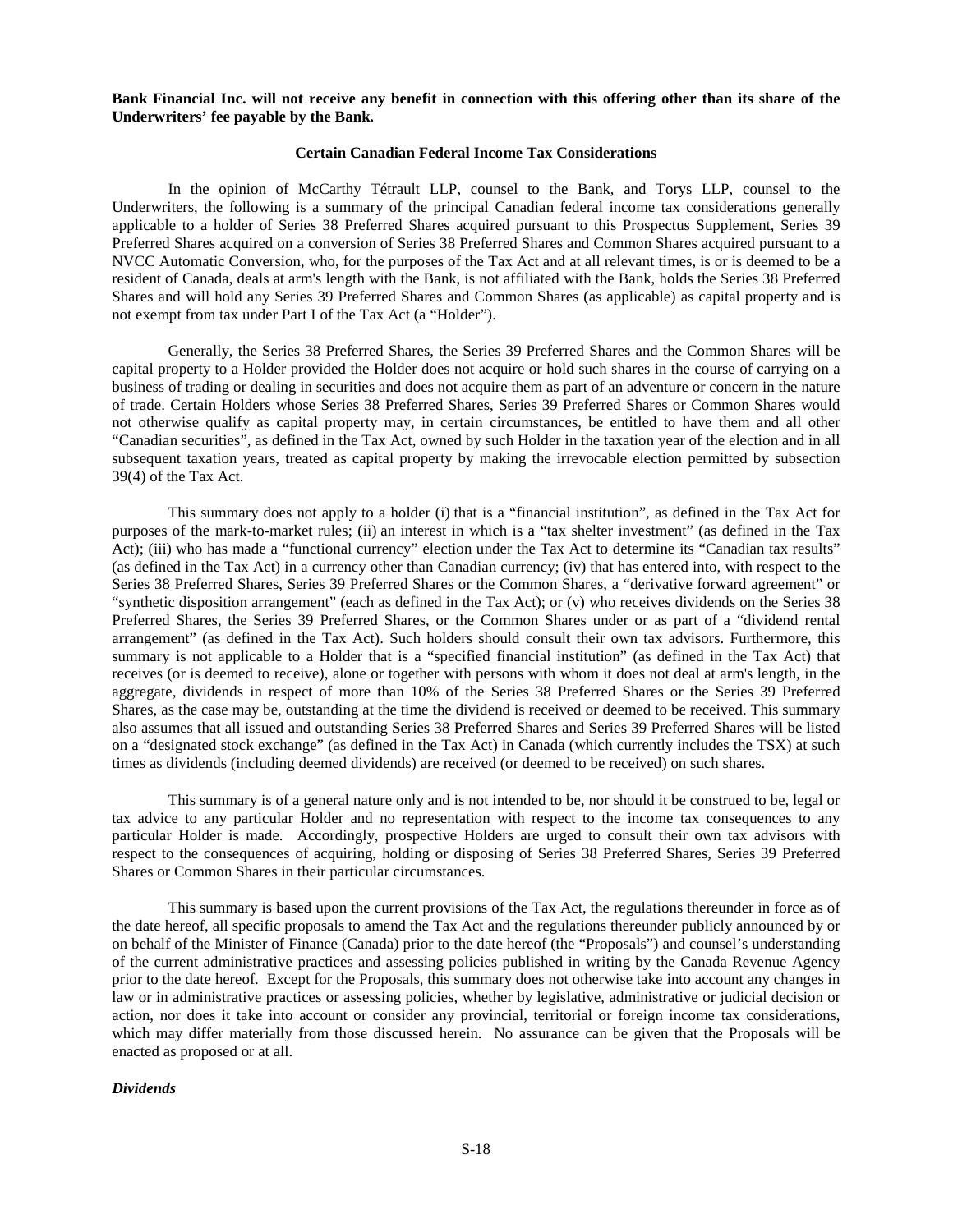Dividends (including deemed dividends) received on the Series 38 Preferred Shares, the Series 39 Preferred Shares or the Common Shares by a Holder who is an individual (other than certain trusts) will be included in the individual's income and generally will be subject to the gross-up and dividend tax credit rules normally applicable to taxable dividends received by individuals from taxable Canadian corporations, including the enhanced dividend tax credit rules applicable to any dividends designated by the Bank as "eligible dividends" in accordance with the Tax Act.

Dividends (including deemed dividends) on the Series 38 Preferred Shares, the Series 39 Preferred Shares or the Common Shares received by a Holder that is a corporation will be included in computing the corporation's income and will generally be deductible in computing its taxable income. In the case of a corporate Holder, it is possible that in certain circumstances all or part of a dividend may be treated as proceeds of disposition or a capital gain of such Holder from the disposition of a capital property and not as a dividend. Holders that are corporations should consult their own tax advisors having regard to their particular circumstances.

The Series 38 Preferred Shares and the Series 39 Preferred Shares will be "taxable preferred shares" as defined in the Tax Act for the purposes of the tax under Part IV.1 of the Tax Act applicable to certain corporate Holders of the Series 38 Preferred Shares and Series 39 Preferred Shares. The terms of each of the Series 38 Preferred Shares and the Series 39 Preferred Shares require the Bank to make the necessary election under Part VI.1 of the Tax Act so that corporate Holders will not be subject to tax under Part IV.1 of the Tax Act on dividends received (or deemed to be received) on the Series 38 Preferred Shares and the Series 39 Preferred Shares, respectively.

A Holder that is a "private corporation", as defined in the Tax Act, or any other Canadian resident corporation controlled, whether by reason of a beneficial interest in one or more trusts or otherwise, by or for the benefit of an individual (other than a trust) or a related group of individuals (other than trusts), will generally be liable to pay a 38⅓% refundable tax under Part IV of the Tax Act on dividends received (or deemed to be received) on the Series 38 Preferred Shares, the Series 39 Preferred Shares or the Common Shares to the extent such dividends are deductible in computing its taxable income.

#### *Dispositions*

A Holder who disposes of or is deemed to dispose of the Series 38 Preferred Shares, the Series 39 Preferred Shares or the Common Shares (including, generally, on redemption of the shares or other acquisition by the Bank but excluding on a conversion) will generally realize a capital gain (or sustain a capital loss) to the extent that the proceeds of disposition, net of any reasonable costs of disposition, exceed (or are exceeded by) the adjusted cost base of such shares to the Holder thereof immediately before the disposition or deemed disposition. The amount of any deemed dividend arising on the redemption or acquisition by the Bank of Series 38 Preferred Shares, the Series 39 Preferred Shares or the Common Shares will generally not be included in computing the proceeds of disposition of a Holder for purposes of computing the capital gain or capital loss arising on the disposition of such shares. See "Redemption" below. If the Holder is a corporation, any such capital loss may in certain circumstances be reduced by the amount of any dividends, including deemed dividends, which have been received on such shares to the extent and under circumstances prescribed by the Tax Act. Analogous rules apply to a partnership or trust of which a corporation, trust or partnership is a member or beneficiary.

Generally, one-half of any such capital gain will be included in computing the Holder's income as a taxable capital gain. One-half of any such capital loss (an allowable capital loss) realized in a taxation year must be deducted from the Holder's taxable capital gains realized in that year in accordance with the rules contained in the Tax Act. Allowable capital losses in excess of taxable capital gains realized in a taxation year may be carried back and deducted in any of the three preceding taxation years or carried forward and deducted in any subsequent taxation year against net taxable capital gains realized in such years, to the extent and under the circumstances described in the Tax Act. Taxable capital gains of a "Canadian-controlled private corporation" (as defined in the Tax Act) may be subject to an additional 10⅔% refundable tax.

## *Redemption*

If the Bank redeems for cash or otherwise acquires the Series 38 Preferred Shares, the Series 39 Preferred Shares or the Common Shares, other than by a purchase in the open market in the manner in which shares are normally purchased by a member of the public in the open market, the Holder will be deemed to have received a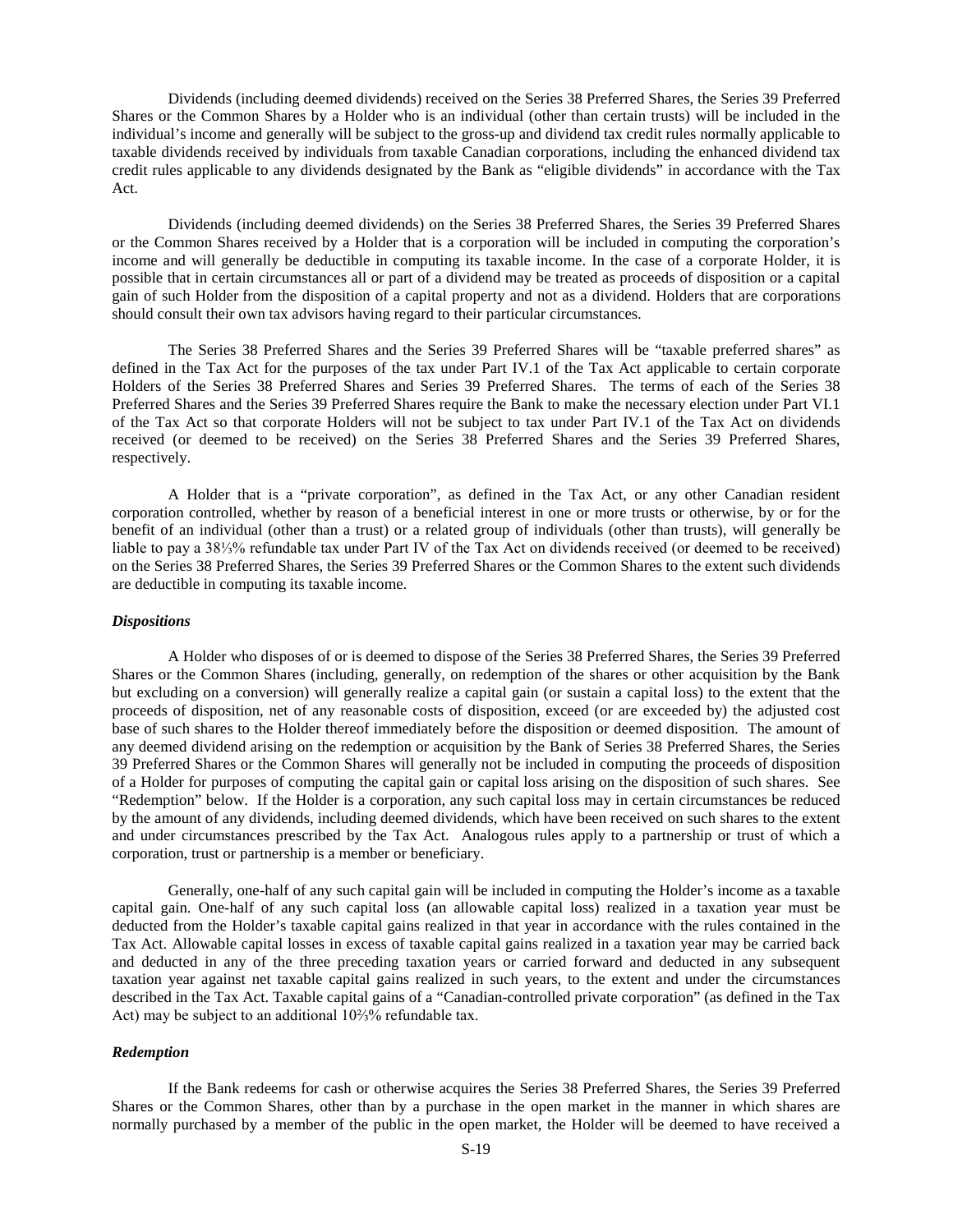dividend equal to the amount, if any, paid by the Bank, including any redemption premium, in excess of the paid-up capital in respect of such shares at such time as computed for purposes of the Tax Act. See "Dividends" above. Generally, the difference between the amount paid by the Bank and the amount of the deemed dividend will be treated as proceeds of disposition for the purposes of computing the capital gain or capital loss arising on the disposition of such shares. See "Dispositions" above.

## *Conversion*

The conversion of (i) a Series 38 Preferred Share into a Series 39 Preferred Share or Common Share; and (ii) a Series 39 Preferred Share into a Series 38 Preferred Share or Common Share, will be deemed not to be a disposition of property and, accordingly, will not give rise to a capital gain or capital loss. The cost to a Holder of a Series 38 Preferred Share, Series 39 Preferred Share or Common Share, as the case may be, received on the conversion will be deemed to be an amount equal to the adjusted cost base to the Holder of the converted Series 38 Preferred Share or Series 39 Preferred Share, as the case may be, immediately before the conversion. The adjusted cost base of the Series 38 Preferred Shares, Series 39 Preferred Shares or Common Shares, respectively, held by the Holder will be determined in accordance with the averaging rules in the Tax Act.

#### *Alternative Minimum Tax*

A capital gain realized, or a dividend received or deemed to be received, by a Holder who is an individual or trust (other than certain specified trusts) may give rise to a liability for alternative minimum tax under the Tax Act.

## <span id="page-19-0"></span>**Use of Proceeds**

The net proceeds to the Bank from the sale of the Series 38 Preferred Shares, after deducting the estimated expenses of the issue and the underwriting fee (assuming no Series 38 Preferred Shares are sold to certain institutions) will amount to \$387,650,000. Such net proceeds will be used for general corporate purposes and added to the Bank's capital base.

## <span id="page-19-1"></span>**Market for Securities**

The Common Shares and the First Preferred Shares Series 28, 30, 32, 34 and 36 are listed on the TSX under the symbols "NA", "NA.PR.Q", "NA.PR.S", "NA.PR.W", "NA.PR.X" and "NA.PR.A", respectively.

#### *Trading Price and Volume*

The following tables show the monthly price ranges and total monthly volumes of shares or notes traded on the TSX for each month in the twelve month period preceding this Prospectus Supplement.

## **Common Shares (NA)**

| <b>Month</b>      | <b>High</b> | Low     | <b>Total Volume</b> |
|-------------------|-------------|---------|---------------------|
| June 1 to 2, 2017 | \$54.14     | \$53.21 | 1,961,926           |
| May 2017          | \$54.24     | \$51.41 | 29,873,403          |
| April 2017        | \$56.48     | \$52.59 | 26,718,246          |
| March 2017        | \$59.12     | \$55.34 | 30,940,647          |
| February 2017     | \$59.05     | \$55.38 | 19,802,006          |
| January 2017      | \$56.82     | \$54.52 | 23,175,366          |
| December 2016     | \$56.18     | \$50.31 | 31,036,004          |
| November 2016     | \$50.61     | \$46.71 | 22,549,313          |
| October 2016      | \$48.00     | \$45.11 | 19.529.476          |
| September 2016    | \$47.98     | \$46.09 | 22,259,892          |
| August 2016       | \$47.75     | \$43.93 | 22,420,593          |
| July 2016         | \$45.80     | \$43.58 | 15,984,219          |
| June 2016         | \$47.05     | \$42.42 | 37.612.058          |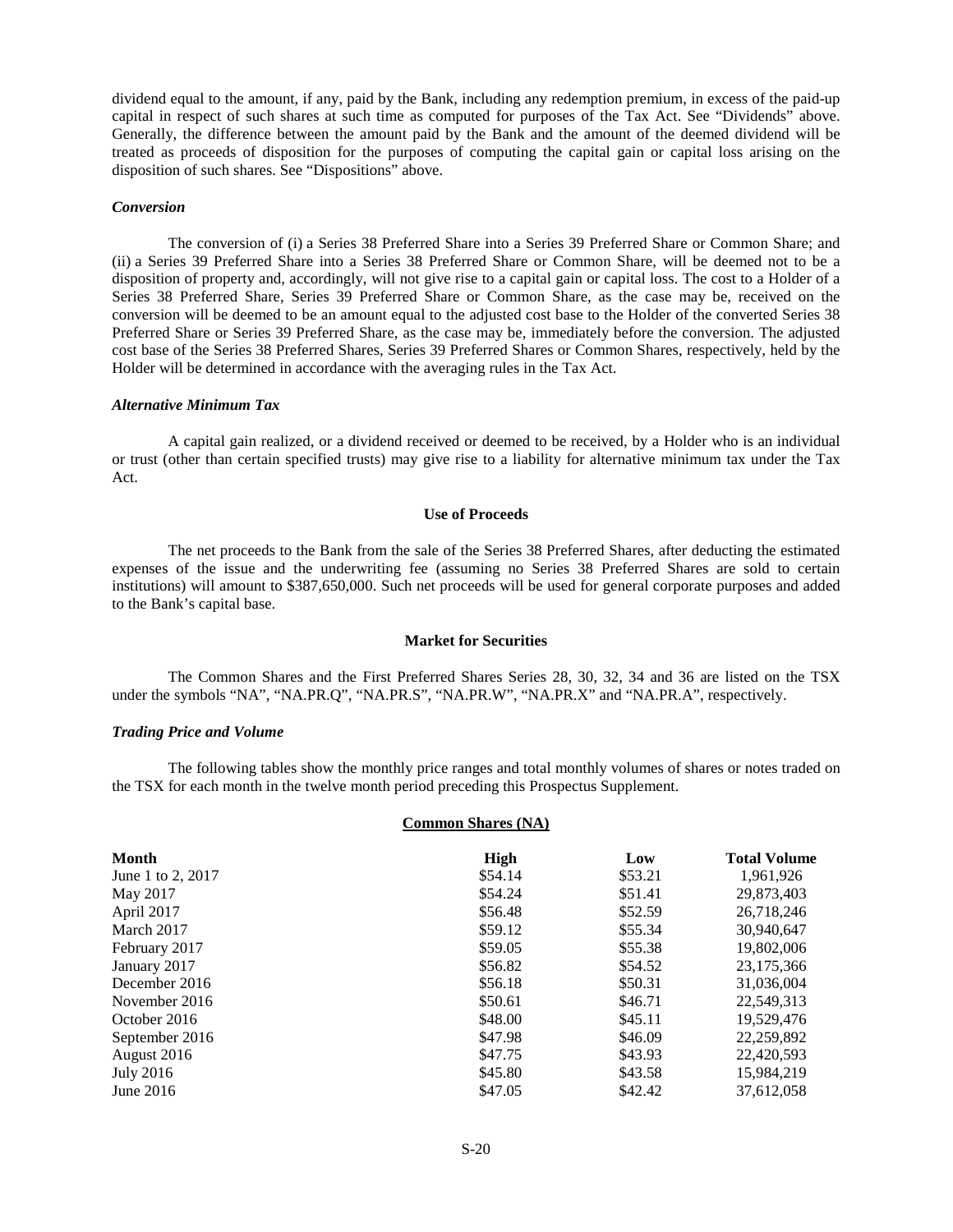## **First Preferred Shares Series 28 (NA.PR.Q)**

| <b>Month</b>      | <b>High</b> | Low     | <b>Total Volume</b> |
|-------------------|-------------|---------|---------------------|
| June 1 to 2, 2017 | \$24.68     | \$24.45 | 4,830               |
| May 2017          | \$24.97     | \$24.41 | 140,538             |
| April 2017        | \$24.90     | \$24.62 | 381,868             |
| March 2017        | \$24.79     | \$24.28 | 109,057             |
| February 2017     | \$24.74     | \$24.40 | 110,359             |
| January 2017      | \$24.83     | \$24.30 | 112,460             |
| December 2016     | \$24.95     | \$23.92 | 127,079             |
| November 2016     | \$24.93     | \$23.75 | 148,370             |
| October 2016      | \$24.66     | \$23.57 | 169,571             |
| September 2016    | \$24.25     | \$23.35 | 76,775              |
| August 2016       | \$24.83     | \$23.84 | 84,485              |
| July 2016         | \$24.52     | \$23.75 | 64,068              |
| June 2016         | \$24.45     | \$23.05 | 134.514             |

## **First Preferred Shares Series 30 (NA.PR.S)**

| <b>Month</b>      | <b>High</b> | Low     | <b>Total Volume</b> |
|-------------------|-------------|---------|---------------------|
| June 1 to 2, 2017 | \$21.47     | \$21.10 | 21,955              |
| May 2017          | \$22.32     | \$21.08 | 185,972             |
| April 2017        | \$23.13     | \$22.13 | 131,798             |
| March 2017        | \$22.99     | \$22.00 | 342,294             |
| February 2017     | \$23.00     | \$21.60 | 169,677             |
| January 2017      | \$21.99     | \$19.51 | 246,070             |
| December 2016     | \$19.70     | \$18.90 | 744,868             |
| November 2016     | \$19.66     | \$18.78 | 276,438             |
| October 2016      | \$19.38     | \$18.38 | 284,105             |
| September 2016    | \$19.49     | \$18.25 | 199,476             |
| August 2016       | \$19.79     | \$18.63 | 192,889             |
| July 2016         | \$18.89     | \$17.55 | 160,148             |
| June 2016         | \$18.89     | \$17.15 | 627.497             |

## **First Preferred Shares Series 32 (NA.PR.W)**

| <b>Month</b>      | High    | Low     | <b>Total Volume</b> |
|-------------------|---------|---------|---------------------|
| June 1 to 2, 2017 | \$20.70 | \$20.48 | 10,398              |
| May 2017          | \$21.70 | \$20.49 | 274,500             |
| April 2017        | \$22.38 | \$21.45 | 153,672             |
| March 2017        | \$22.37 | \$21.40 | 263,762             |
| February 2017     | \$22.10 | \$20.91 | 297,212             |
| January 2017      | \$21.45 | \$18.87 | 327,594             |
| December 2016     | \$19.18 | \$18.29 | 240,160             |
| November 2016     | \$18.95 | \$18.14 | 187,608             |
| October 2016      | \$18.79 | \$17.84 | 139,239             |
| September 2016    | \$18.70 | \$17.49 | 335,301             |
| August 2016       | \$19.29 | \$18.05 | 213,271             |
| July 2016         | \$18.25 | \$16.85 | 80,159              |
| June 2016         | \$18.35 | \$16.46 | 222,890             |

## **First Preferred Shares Series 34 (NA.PR.X)**

| Month             | High    | Low     | <b>Total Volume</b> |
|-------------------|---------|---------|---------------------|
| June 1 to 2, 2017 | \$26.81 | \$26.55 | 18.294              |
| May 2017          | \$27.15 | \$26.66 | 241.659             |
| April 2017        | \$27.47 | \$26.85 | 316.452             |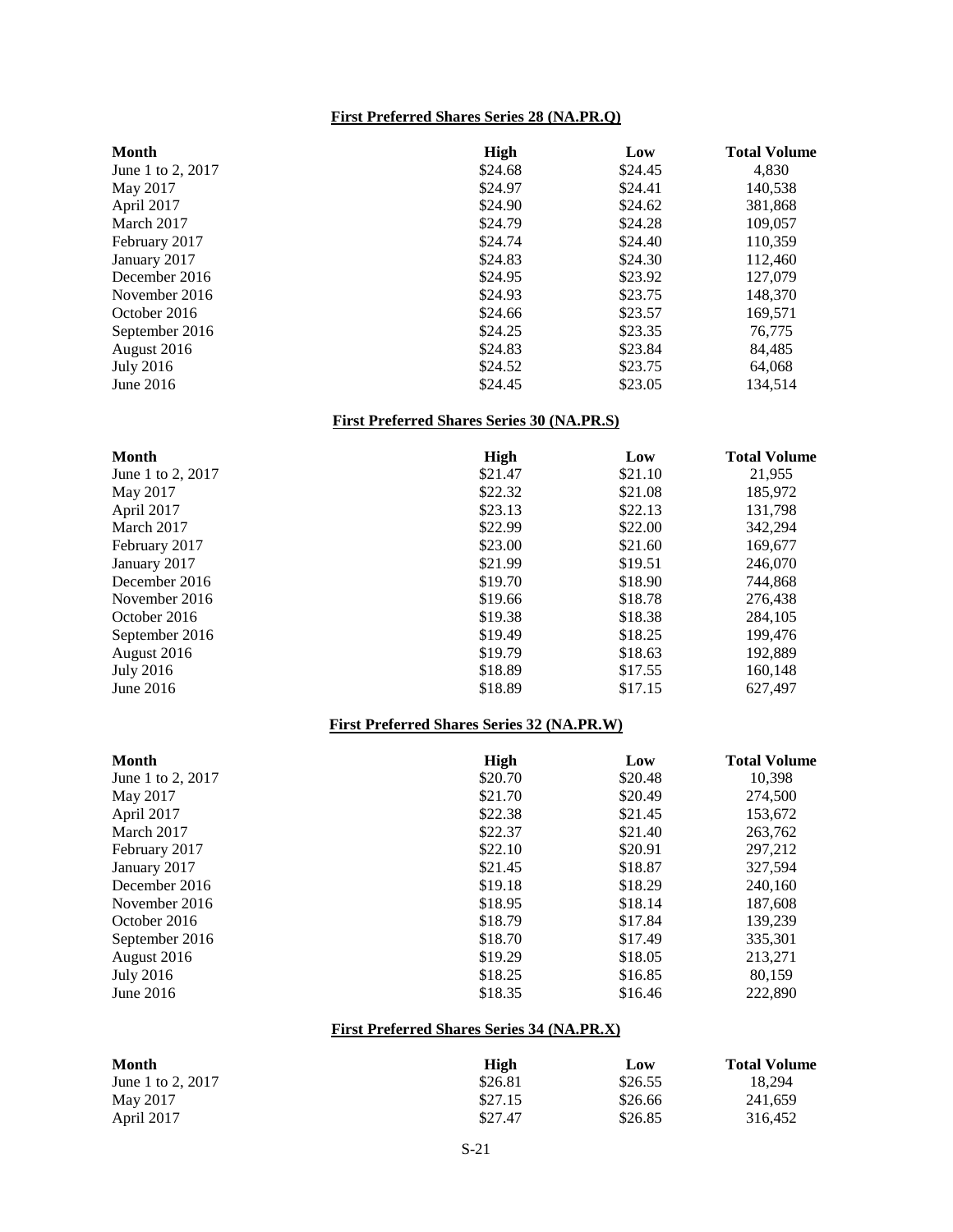| Month             | <b>High</b>                                       | Low     | <b>Total Volume</b> |
|-------------------|---------------------------------------------------|---------|---------------------|
| March 2017        | \$27.13                                           | \$26.63 | 418,264             |
| February 2017     | \$26.80                                           | \$26.54 | 222,616             |
| January 2017      | \$26.70                                           | \$26.25 | 322,811             |
| December 2016     | \$27.10                                           | \$26.25 | 787,273             |
| November 2016     | \$26.80                                           | \$25.99 | 530,816             |
| October 2016      | \$26.89                                           | \$26.14 | 489,935             |
| September 2016    | \$26.85                                           | \$26.26 | 117,006             |
| August 2016       | \$27.21                                           | \$26.29 | 173,251             |
| <b>July 2016</b>  | \$26.89                                           | \$26.22 | 207,255             |
| June 2016         | \$26.40                                           | \$25.80 | 428,617             |
|                   | <b>First Preferred Shares Series 36 (NA.PR.A)</b> |         |                     |
|                   |                                                   |         |                     |
| Month             | <b>High</b>                                       | Low     | <b>Total Volume</b> |
| June 1 to 2, 2017 | \$26.49                                           | \$26.39 | 22,734              |
| May 2017          | \$26.84                                           | \$26.40 | 129,585             |
| April 2017        | \$27.20                                           | \$26.63 | 104,797             |
| March 2017        | \$26.98                                           | \$26.38 | 315,531             |
| February 2017     | \$26.62                                           | \$26.26 | 128,291             |
| January 2017      | \$26.52                                           | \$26.08 | 282,742             |
| December 2016     | \$26.71                                           | \$25.87 | 271,299             |
| November 2016     | \$26.44                                           | \$25.59 | 257,971             |
| October 2016      | \$26.66                                           | \$25.85 | 966,042             |
| September 2016    | \$26.53                                           | \$26.11 | 580,673             |
| August 2016       | \$26.75                                           | \$26.10 | 534,989             |
| <b>July 2016</b>  | \$26.89                                           | \$25.72 | 1,429,315           |

### <span id="page-21-0"></span>**Transfer Agent and Registrar**

Computershare Trust Company of Canada, at its principal offices in the cities of Vancouver, Calgary, Winnipeg, Toronto and Montréal, will be the transfer agent and registrar for the Series 38 Preferred Shares and the Series 39 Preferred Shares.

#### <span id="page-21-1"></span>**Risk Factors**

An investment in Series 38 Preferred Shares is subject to certain risks.

The value of Series 38 Preferred Shares and the Series 39 Preferred Shares, respectively, will be affected by the general credit worthiness of the Bank. We refer you to the risks described in the Accompanying Prospectus and the documents incorporated by reference in this Prospectus Supplement (including subsequently filed documents incorporated by reference), including under the section entitled "Management's Discussion and Analysis" contained in the Bank's 2016 Annual Report and in the Q2 2017 MD&A. This analysis discusses, among other things, known material trends and events, and risks or uncertainties that are reasonably expected to have a material effect on the Bank's business, financial condition or results of operations.

Real or anticipated changes in credit ratings on the Series 38 Preferred Shares or the Series 39 Preferred Shares, if any, may affect the market value of the Series 38 Preferred Shares and the Series 39 Preferred Shares, respectively. In addition, real or anticipated changes in credit ratings can affect the cost at which the Bank can transact or obtain funding, and thereby affect the Bank's liquidity, business, financial condition or results of operations.

The Series 38 Preferred Shares and the Series 39 Preferred Shares are non-cumulative and dividends are payable at the discretion of the Board of Directors. Reference is made to "Earnings Coverage Ratios", which is relevant to an assessment of the risk that the Bank will be unable to pay dividends on the Series 38 Preferred Shares or the Series 39 Preferred Shares.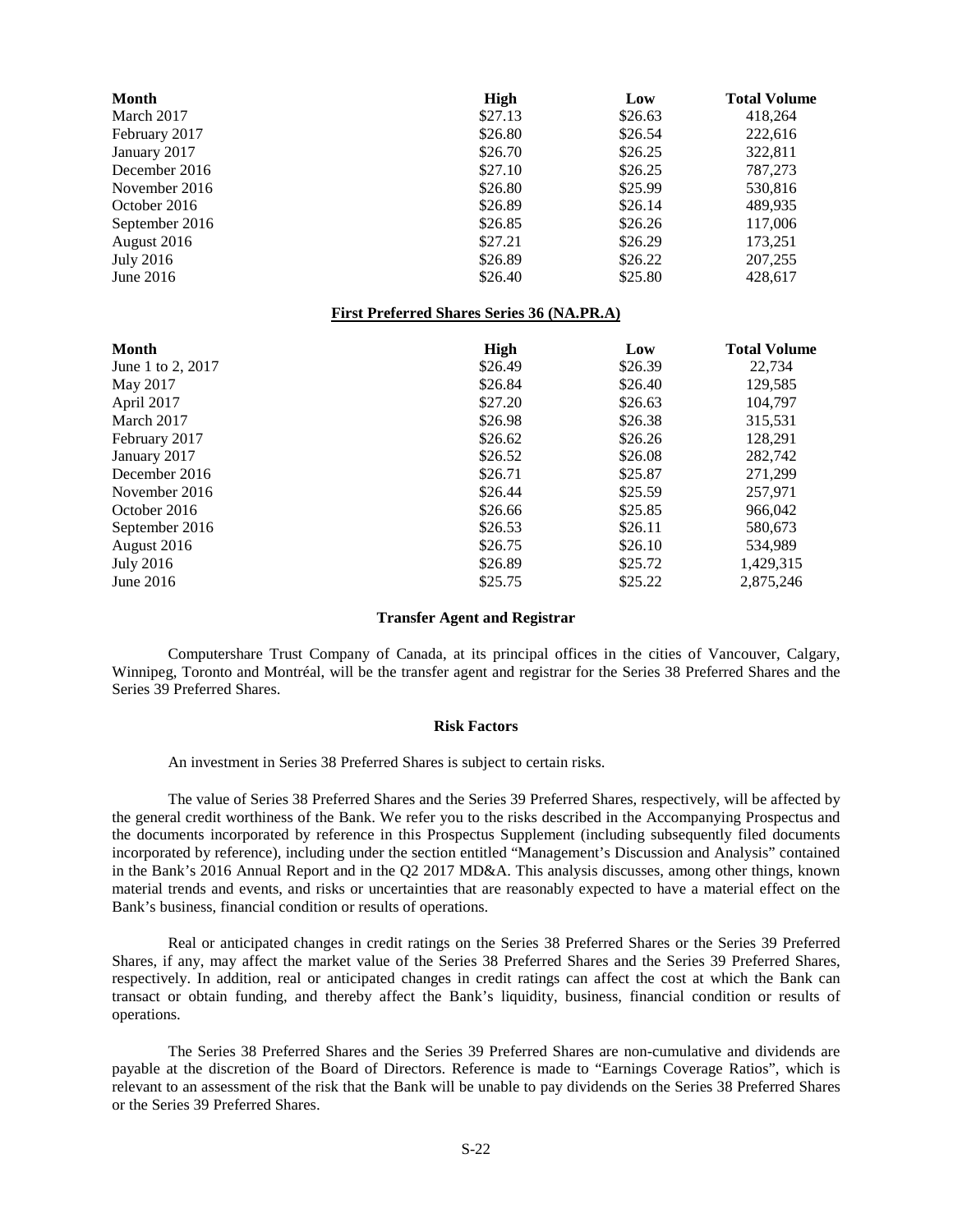Prevailing yields on similar securities will affect the market value of the Series 38 Preferred Shares and the Series 39 Preferred Shares. Assuming all other factors remain unchanged, the market value of the Series 38 Preferred Shares and the Series 39 Preferred Shares will decline as prevailing yields for similar securities rise, and will increase as prevailing yields for similar securities decline. Spreads over the Government of Canada Yield, T-Bill Rate and comparable benchmark rates of interest for similar securities will also affect the market value of the Series 38 Preferred Shares and the Series 39 Preferred Shares in an analogous manner.

The redemption or purchase by the Bank of the Series 38 Preferred Shares and the Series 39 Preferred Shares is subject to the consent of the Superintendent and other restrictions contained in the Bank Act. Reference is made to "Bank Act Restrictions and Restrictions on Payment of Dividends" of the Accompanying Prospectus.

Neither the Series 38 Preferred Shares nor the Series 39 Preferred Shares have a fixed maturity date and are not redeemable at the option of the holders of Series 38 Preferred Shares or Series 39 Preferred Shares, as applicable. The ability of a holder to liquidate its holdings of Series 38 Preferred Shares or Series 39 Preferred Shares, as applicable, may be limited.

The dividend rate in respect of the Series 38 Preferred Shares and the Series 39 Preferred Shares will reset every five years and quarterly, respectively. In each case, the new dividend rate is unlikely to be the same as, and may be lower than, the dividend rate for the applicable preceding dividend period.

An investment in the Series 38 Preferred Shares, or in the Series 39 Preferred Shares, as the case may be, may become an investment in Series 39 Preferred Shares, or in Series 38 Preferred Shares, respectively, without the consent of the holder in the event of an automatic conversion in the circumstances described under "Certain Provisions of the Series 38 Preferred Shares as a Series - Conversion of Series 38 Preferred Shares into Series 39 Preferred Shares" and "Certain Provisions of the Series 39 Preferred Shares as a Series - Conversion of Series 39 Preferred Shares into Series 38 Preferred Shares" above. Upon the automatic conversion of the Series 38 Preferred Shares into Series 39 Preferred Shares, the dividend rate on the Series 39 Preferred Shares will be a floating rate that is adjusted quarterly by reference to the T-Bill Rate which may vary from time to time while, upon the automatic conversion of the Series 39 Preferred Shares into Series 38 Preferred Shares, the dividend rate on the Series 38 Preferred Shares will be, for each five-year period, a fixed rate that is determined by reference to the Government of Canada Yield on the  $30<sup>th</sup>$  day prior to the first day of each such five-year period.

Stock market volatility may affect the market price of the Series 38 Preferred Shares and the Series 39 Preferred Shares for reasons unrelated to the Bank's performance. Also, the financial markets are generally characterized by extensive interconnections among financial institutions. As such, defaults by other financial institutions in Canada, the United States or other countries could adversely affect the Bank and the market price of the Series 38 Preferred Shares or the Series 39 Preferred Shares. Additionally, the respective value of the Series 38 Preferred Shares and the Series 39 Preferred Shares is subject to market value fluctuations based upon factors which influence the Bank's operations, such as legislation or regulatory developments, competition, technological change and global capital market activity.

There can be no assurance that an active trading market will develop for the Series 38 Preferred Shares after the offering or for the Series 39 Preferred Shares following the issuance of any of those shares, or if developed, that such a market will be sustained at the offering price of the Series 38 Preferred Shares or the issue price of the Series 39 Preferred Shares.

Upon the occurrence of a Trigger Event and a NVCC Automatic Conversion, there is no certainty of the value of the Common Shares to be received by the holders of the Series 38 Preferred Shares or the Series 39 Preferred Shares and the value of such Common Shares could be significantly less than the issue price or face value of the Series 38 Preferred Shares or the Series 39 Preferred Shares, as applicable. A Trigger Event may involve a subjective determination by OSFI that is outside the control of the Bank. A Trigger Event will also occur if a federal or provincial government in Canada publicly announces that the Bank has accepted or agreed to accept a capital injection, or equivalent support, from the federal government or any provincial government or political subdivision or agent or agency thereof without which the Bank would have been determined by the Superintendent to be nonviable. If a NVCC Automatic Conversion occurs, then the interest of depositors, other creditors of the Bank, and holders of Bank securities which are not contingent instruments will all rank in priority to the holders of contingent instruments, including the Series 38 Preferred Shares and the Series 39 Preferred Shares. Upon a NVCC Automatic Conversion, the rights, terms and conditions of the Series 38 Preferred Shares and the Series 39 Preferred Shares,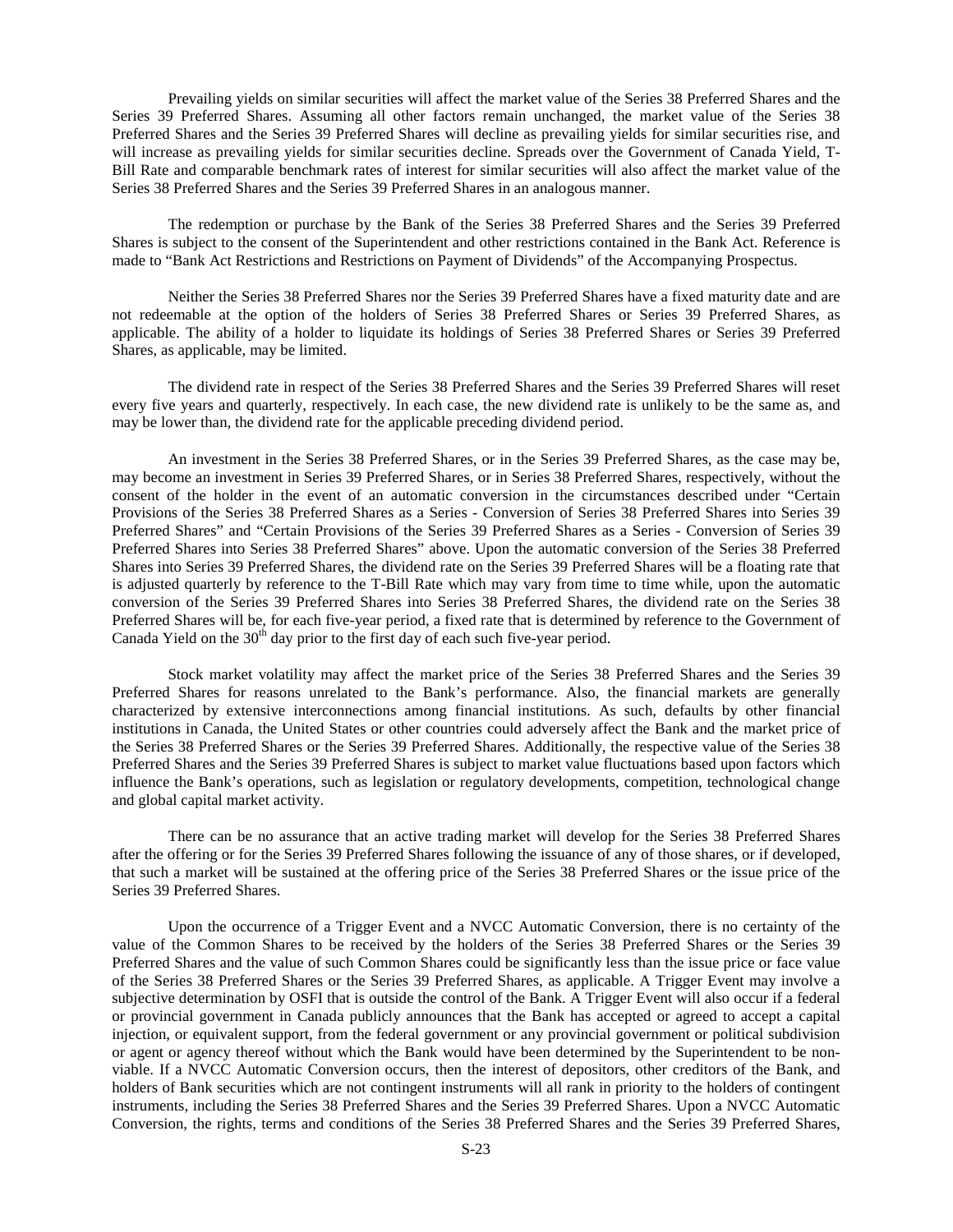including with respect to priority and rights on liquidation, will no longer be relevant as all such shares will have been converted on a full and permanent basis without the consent of the holders thereof into Common Shares ranking on parity with all other outstanding Common Shares. Given the nature of the Trigger Event, a holder of Series 38 Preferred Shares or the Series 39 Preferred Shares will become a holder of Common Shares at a time when the Bank's financial condition has deteriorated. The Series 38 Preferred Shares rank and the Series 39 Preferred Shares will, if issued, rank, equally with other First Preferred Shares of the Bank in the event of an insolvency or winding-up of the Bank where a NVCC Automatic Conversion has not occurred. If the Bank becomes insolvent or is wound-up where a NVCC Automatic Conversion has not occurred, the Bank's assets must be used to pay deposit liabilities and other debt, including subordinated debt, before payments may be made on the Series 38 Preferred Shares or the Series 39 Preferred Shares. If a NVCC Automatic Conversion has occurred, the ranking of the Series 38 Preferred Shares and Series 39 Preferred Shares will not be relevant since all Series 38 Preferred Shares and Series 39 Preferred Shares will be converted into Common Shares which will rank on a parity with all other Common Shares of the Bank.

OSFI has stated that the Superintendent will consult with the Canada Deposit Insurance Corporation, the Bank of Canada, the Department of Finance and the Financial Consumer Agency of Canada prior to making a determination as to the non-viability of a financial institution. The conversion of contingent instruments alone may not be sufficient to restore an institution to viability and other public sector interventions, including liquidity assistance, could be required along with the conversion of contingent instruments to maintain an institution as a going concern.

In assessing whether the Bank has ceased, or is about to cease, to be viable and that, after the conversion of all contingent instruments, it is reasonably likely that the viability of the Bank will be restored or maintained, OSFI has stated that the Superintendent will consider, in consultation with the authorities referred to above, all relevant facts and circumstances. Those facts and circumstances could include, in addition to other public sector interventions, a consideration of whether, among other things:

- (a) the assets of the Bank are, in the opinion of the Superintendent, sufficient to provide adequate protection to the Bank's depositors and creditors;
- (b) the Bank has lost the confidence of depositors or other creditors and the public (for example, ongoing increased difficulty in obtaining or rolling over short-term funding);
- (c) the Bank's regulatory capital has, in the opinion of the Superintendent, reached a level, or is eroding in a manner, that may detrimentally affect its depositors and creditors;
- (d) the Bank has failed to pay any liability that has become due and payable or, in the opinion of the Superintendent, the Bank will not be able to pay its liabilities as they become due and payable;
- (e) the Bank has failed to comply with an order of the Superintendent to increase its capital;
- (f) in the opinion of the Superintendent, any other state of affairs exists in respect of the Bank that may be materially prejudicial to the interests of the Bank's depositors or creditors or the owners of any assets under the Bank's administration; and
- (g) the Bank is unable to recapitalize on its own through the issuance of Common Shares or other forms of regulatory capital (for example, no suitable investor or group of investors exists that is willing or capable of investing in sufficient quantity and on terms that will restore the Bank's viability, nor is there any reasonable prospect of such an investor emerging in the near-term in the absence of conversion of contingent instruments).

If a NVCC Automatic Conversion occurs, then the interests of depositors, other creditors of the Bank, and holders of the Bank's securities which are not contingent instruments will all rank in priority to the holders of contingent instruments, including the Series 38 Preferred Shares and the Series 39 Preferred Shares. Canadian authorities retain full discretion to choose not to trigger non-viable contingent capital notwithstanding a determination by the Superintendent that the Bank has ceased, or is about to cease, to be viable. Under such circumstances, the holders of the Series 38 Preferred Shares and the Series 39 Preferred Shares could be exposed to losses through the use of other resolution tools or in liquidation.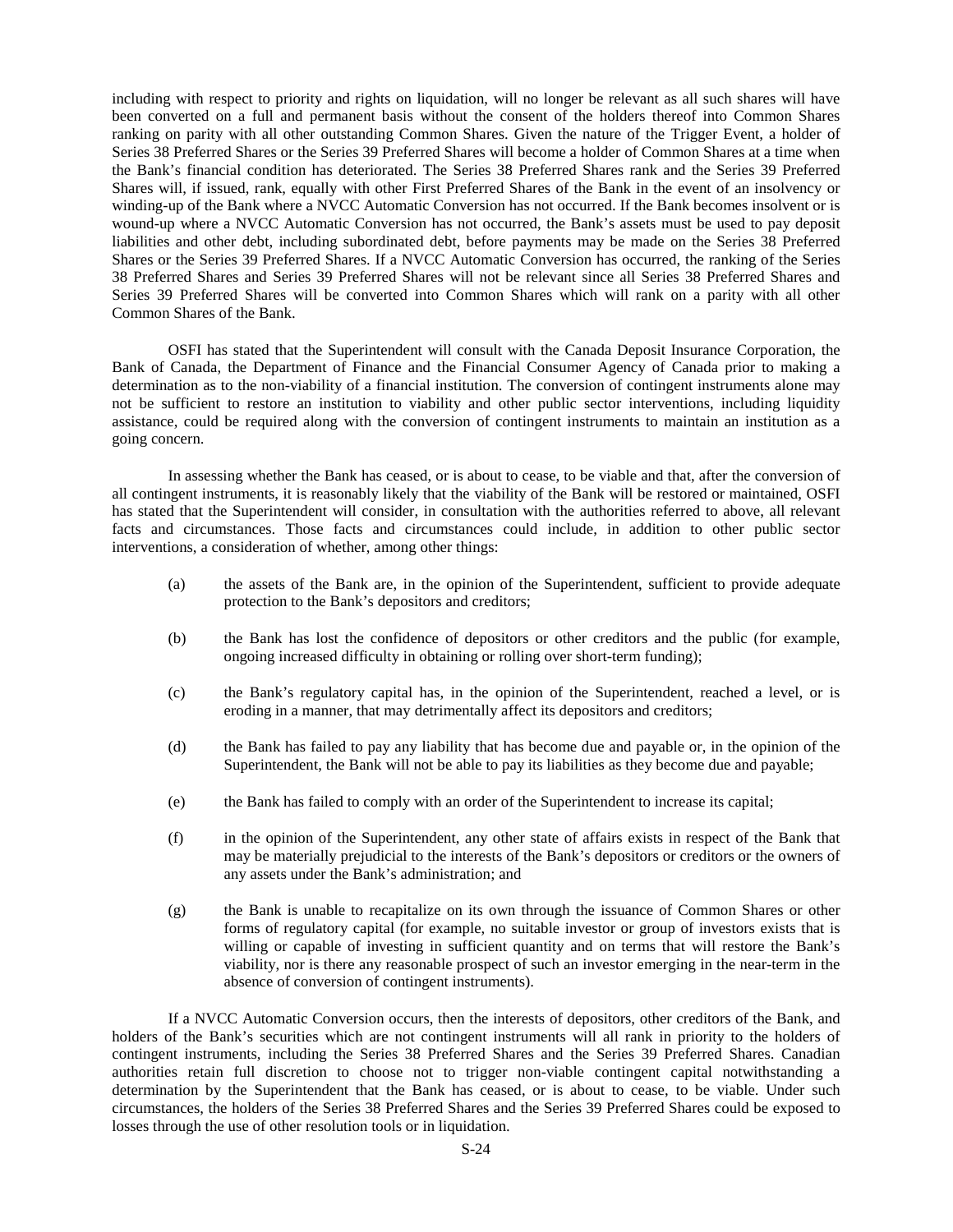The number of Common Shares to be received for each Series 38 Preferred Share and each Series 39 Preferred Share upon a NVCC Automatic Conversion is calculated by reference to the prevailing market price of Common Shares immediately prior to a Trigger Event, subject to the floor price. See "Details of the Offering — Provisions Common to the Series 38 Preferred Shares and the Series 39 Preferred Shares — Conversion of Series 38 Preferred Shares and of Series 39 Preferred Shares Upon Occurrence of Non-Viable Contingent Capital Trigger Event". If there is a NVCC Automatic Conversion at a time when the market price of the Common Shares is below the floor price, investors will receive Common Shares with an aggregate market price less than the Share Value. Investors may also receive Common Shares with an aggregate market price less than the prevailing market price of the Series 38 Preferred Shares or the Series 39 Preferred Shares being converted if such shares are trading at a price above the Share Value.

The Bank is expected to have outstanding from time to time other preferred shares and subordinated debt that will automatically convert into Common Shares upon a Trigger Event. In the case of such subordinated debt, the number of Common Shares to be received on conversion will be calculated by reference to the principal amount of such debt, together with accrued and unpaid interest and, in order to take into account the hierarchy of claims in a liquidation, holders of subordinated debt are expected to receive economic entitlements which are more favourable than preferred shareholders. Subordinated debt that is convertible into Common Shares upon a Trigger Event will likely use, and other preferred shares that are convertible into Common Shares upon a Trigger Event may also use, a lower effective floor price (for example, using a different multiple) than that applicable to the Series 38 Preferred Shares and Series 39 Preferred Shares to determine the maximum number of Common Shares to be issued to holders of such instruments upon a NVCC Automatic Conversion. Accordingly, holders of Series 38 Preferred Shares and Series 39 Preferred Shares will receive Common Shares pursuant to a NVCC Automatic Conversion at a time when subordinated debt is converted into Common Shares at a conversion rate that is more favourable to the holder of such instruments and other preferred shares are converted into Common Shares at a conversion rate that may be more favourable to the holder of such instruments, in each case, than the rate applicable to the Series 38 Preferred Shares and Series 39 Preferred Shares, thereby causing substantial dilution to holders of Common Shares and the holders of Series 38 Preferred Shares and Series 39 Preferred Shares, who will become holders of Common Shares upon the Trigger Event.

No assurance can be given as to the impact of any possible judicial decision or change to the laws of the Province of Québec and the federal laws of Canada applicable therein or administrative practice after the date of this Prospectus Supplement and before the date on which the Preferred Shares are issued. Any such change could materially adversely impact the value of any Preferred Shares affected by it. Such changes in law may include, but are not limited to, the introduction of a "bail-in" regime, described below, which may affect the rights of holders of securities issued by the Bank, including the Series 38 Preferred Shares and the Series 39 Preferred Shares.

The Canada Deposit Insurance Corporation, Canada's resolution authority, was granted additional powers in 2009 to transfer certain assets and liabilities of a bank to a newly created "bridge bank" for such consideration as it determines in the event of a bank getting into distress, presumably to facilitate a sale of the bank to another financial institution as a going concern. Upon exercise of such power, any remaining assets and liabilities would remain with the "bad bank" which would then be wound up. As such, in this scenario, any securities of the Bank, including Series 38 Preferred Shares, Series 39 Preferred Shares and Common Shares into which such shares may be converted upon the occurrence of a Trigger Event, that remain with the "bad bank" would be effectively written off, subject to only partial repayment, devalued or otherwise become worthless, in the ensuing winding-up**.**

In the federal budget tabled on March 22, 2016, the Government of Canada confirmed its intention to move forward with a bail-in regime.

On June 22, 2016, legislation came into force amending the Bank Act, the *Canada Deposit Insurance Corporation Act* (Canada) and certain other federal statutes pertaining to banks to create a bail-in regime for Canada's domestic systemically important banks ("D-SIBs"), which include the Bank. The shares and eligible liabilities that will be subject to the conversion powers into common equity mentioned in the legislation (the "Eligible Shares and Liabilities"), as well as the terms and conditions of such conversion, will be prescribed by regulations. The legislation also provides that OSFI will require D-SIBs to maintain a minimum capacity to absorb losses. D-SIBs will be required to maintain a minimum capacity to absorb losses consisting of regulatory capital and liabilities which are subject to the conversion power. The proposed conversion power would apply only to eligible liabilities and shares issued after the implementation of the regime with no retroactive application to existing debt unless, on or after the implementation date, the shares or liabilities are amended or, in the case of liabilities, their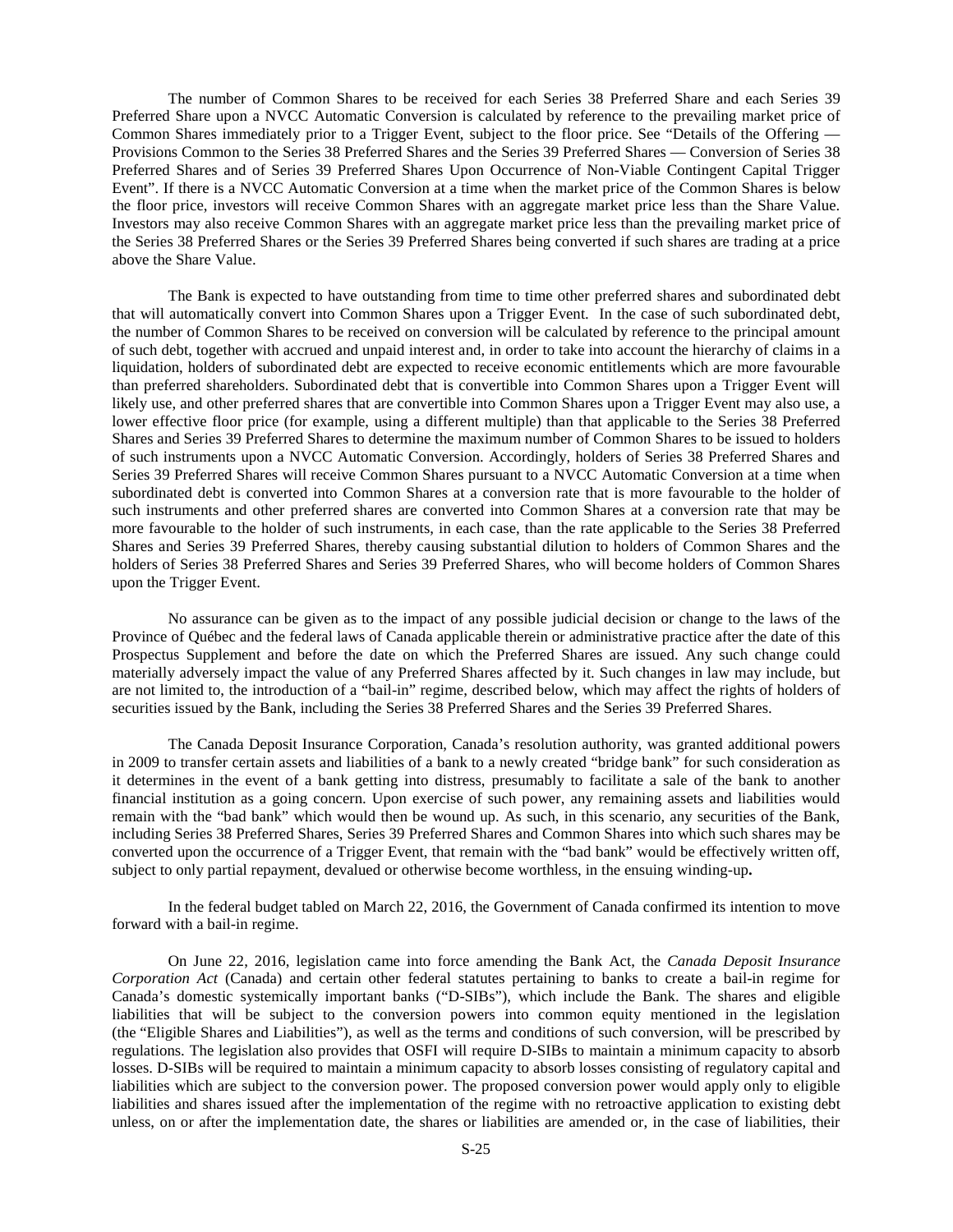term is extended. The implementation date of the bail-in regime has not yet been determined. The proposed bail-in regime could adversely affect the Bank's cost of funding. The Bank continues to monitor bail-in regime developments, as additional details on implementation, scope and timing are expected to follow through regulations.

If this regime is implemented as currently proposed, any Eligible Shares and Liabilities would be subject to the conversion powers described above and holders of such Eligible Shares and Liabilities may receive Common Shares in exchange for their Eligible Shares and Liabilities in the event that the Bank ceases or is about to cease being viable. Moreover, holders of Common Shares, and holders of other securities who receive Common Shares following the occurrence of a trigger event under the Non-Viable Contingency Capital Provisions, may sustain substantial dilution following the conversion of such Eligible Shares and Liabilities.

### <span id="page-25-0"></span>**Legal Matters**

Legal matters in connection with the issue and sale of the Series 38 Preferred Shares will be passed upon, on behalf of the Bank, by McCarthy Tétrault LLP and, on behalf of the Underwriters, by Torys LLP. The partners, associates and counsel of each of McCarthy Tétrault LLP and Torys LLP beneficially own, directly or indirectly, less than 1% of the issued and outstanding securities of the Bank or of any associate or affiliate of the Bank.

## <span id="page-25-1"></span>**Statutory Rights of Withdrawal and Rescission**

Securities legislation in certain of the provinces of Canada provides purchasers with the right to withdraw from an agreement to purchase securities. This right may be exercised within two business days after receipt or deemed receipt of a prospectus and any amendment. In several of the provinces, the securities legislation further provides a purchaser with remedies for rescission or, in some jurisdictions, revisions of the price or damages if the prospectus and any amendment contains a misrepresentation or is not delivered to the purchaser, provided that such remedies for rescission, revisions of the price or damages are exercised by the purchaser within the time limit prescribed by the securities legislation of the purchaser's province. The purchaser should refer to any applicable provisions of the securities legislation of the purchaser's province for the particulars of these rights or consult with a legal adviser.